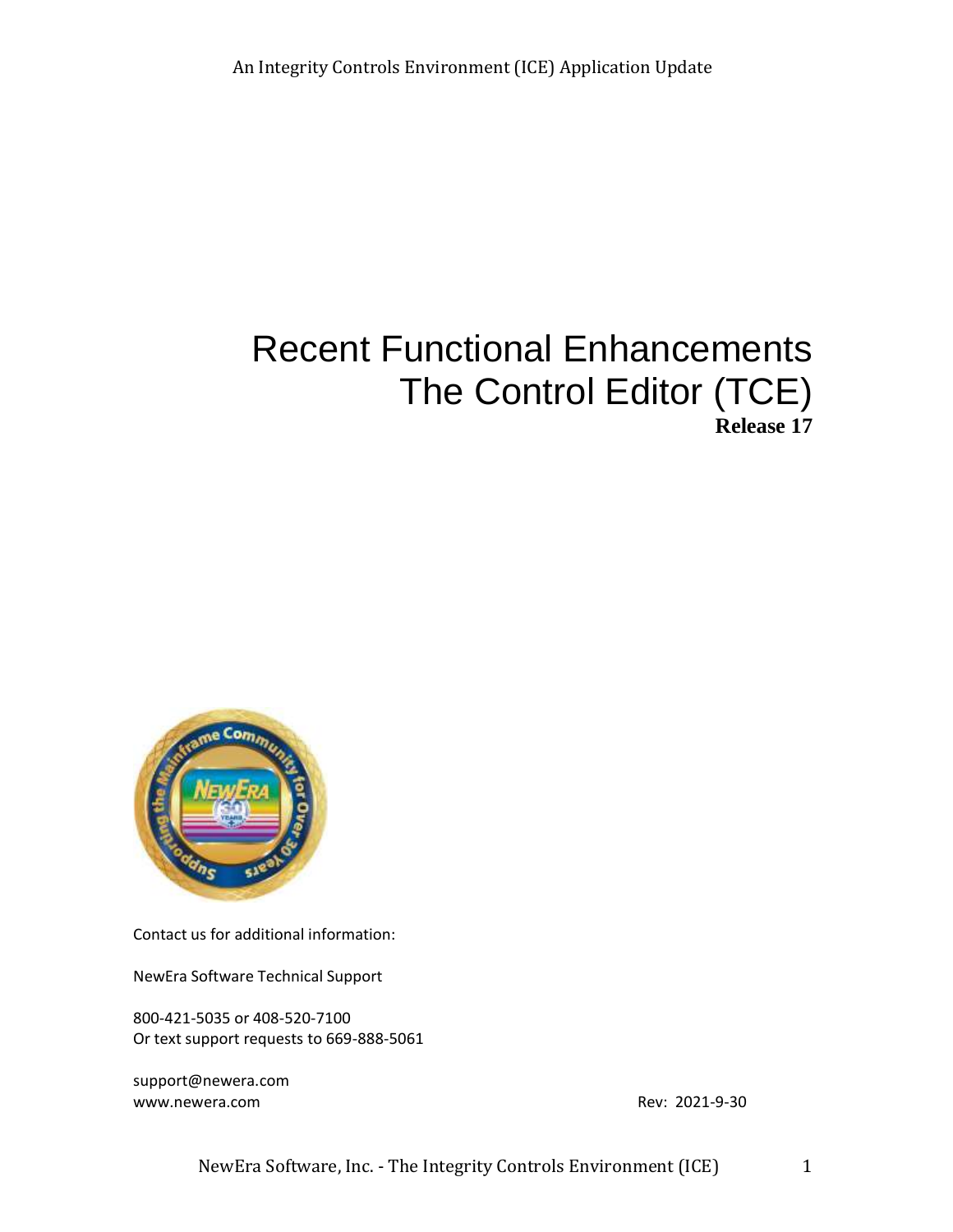## 1 Table of Contents

| 1 |                                                                         |  |
|---|-------------------------------------------------------------------------|--|
| 2 |                                                                         |  |
| 3 | 3.1<br>3.2<br>3.2.1<br>3.2.2<br>3.2.3<br>3.2.4<br>3.2.5<br>3.2.6<br>3.3 |  |
| 4 | 4.1                                                                     |  |
|   | 4.1.1                                                                   |  |
|   | When CNTL(OFF) is set Users may be Excluded/Denied Access 9<br>4.1.2    |  |
| 5 |                                                                         |  |
|   | 5.1                                                                     |  |
|   |                                                                         |  |
|   |                                                                         |  |
| 6 | 6.1                                                                     |  |
|   | 6.1.1                                                                   |  |
|   | 6.1.2                                                                   |  |
|   | Notification Email - Control List Changes and/or Errors  12<br>6.1.3    |  |
|   | 6.2                                                                     |  |
|   | 6.2.1                                                                   |  |
|   | 6.2.2                                                                   |  |
|   | 6.2.3                                                                   |  |
|   | 6.2.4                                                                   |  |
|   | 6.2.5                                                                   |  |
|   |                                                                         |  |
|   | 6.3.1<br>6.3.2                                                          |  |
|   |                                                                         |  |
| 7 | 7.1                                                                     |  |
|   | 7.2                                                                     |  |
|   | 7.3                                                                     |  |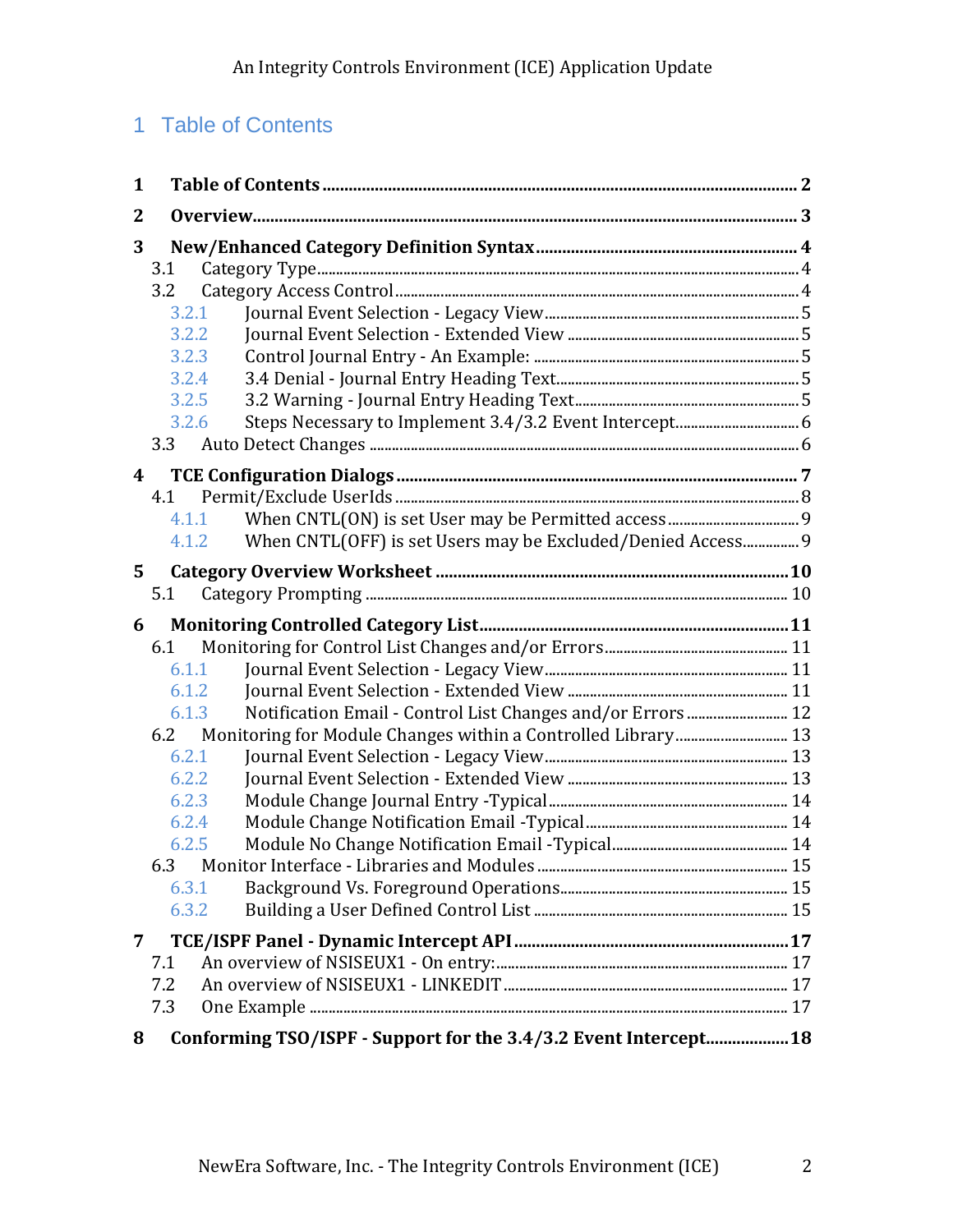## 2 Overview

The purpose of this document is to describe certain 'Mid Release' functional enhancements to The Integrity Controls Environment, specifically The Control Editor. They include:

- Control Options that ensure the integrity of the NSECTLxx Parmlib Member and the Boundaries established by the Control Categories contained therein.
- An Interval Monitor Application that provides Notice/Alert of Changes and/or Errors in the Active TCE Category Control List. Where Errors could include: Uncataloged entries, Duplicate entries and/or the Misclassification of a Dataset/Library within Category Type - EDIT/LOAD.
- The addition of Load Libraries and the Modules they contain as a valid, supported TCE Control Boundary Type.
- Support for defining and controlling the use of TSO/ISPF options 3.4/3.2 for Renaming, Deleting and/or Uncataloging Datasets and Libraries defined within a Control Category.
- Extension of the TCE Edit Control structures to include Renaming, Deleting, Copying - of Modules in Controlled Categories composed of Load Libraries. Including Padlock Control and Controlled Event Notification support.
- Additions to the TCE Auto Change Detection Function such that change in Modules within defined TCE Managed Load Libraries are detected and recorded in the TCE Control Journal.
- An Application Programming Interface (API) that allows for the dynamic configuring and subsequent presentation of the Member/Module TSO/ISPF Display - Panel Header.
- Several new/updated Application Panels, Reports, Worksheets and Help Panels designed to support the functions described herein.
- Extended TSO/ISPF Stats are now supported as are 8 character Job/UserIds.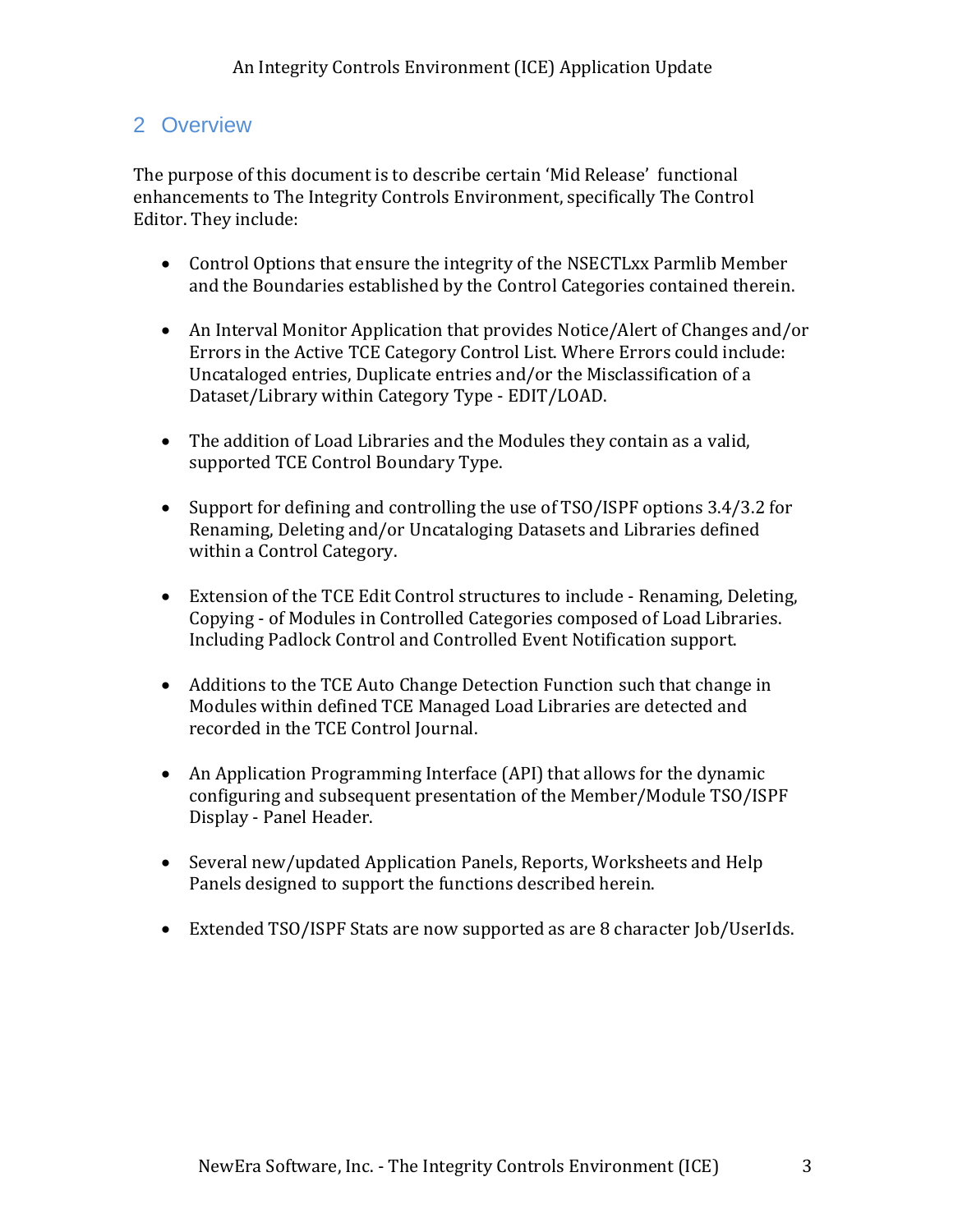## 3 New/Enhanced Category Definition Syntax

In this release of The Control Editor, Category Definition Syntax has been enhanced to provide better control over the scope of a Controlled Category Boundary.

- The required TYPE Keyword allows for the definition of Control Category Boundaries that exclusively contain Formatted Datasets (EDIT) or Unformatted Libraries (LOAD). Mixed Categories are not supported.
- The optional CNTL Keyword allows for the definition of specific Control over either (EDIT) or (LOAD) TYPE Categories to prevent Delete, Rename or Uncatalog actions against a Dataset or Library defined with a Category Control Boundary.
- The optional CHNG Keyword can be used to turn OFF the TCE legacy process, Auto Change Detection for Categories defined as TYPE(EDIT).

## 3.1 Category Type

In the SYNTAX example shown below, the Category TYPE is defined as (EDIT) to indicate that the Category Control Boundary will include only Partitioned or Sequential Datasets with Define Dataset Formats. If unspecified, a system error will be reported upon initialization or dynamic activation of the TCE Primary Task.

CATEGORY GHB.PARMLIB TYPE(EDIT) CNTL(ON) CHNG(ON)

Use TYPE(LOAD) when the Category Boundary is to include Partitioned Libraries that contain LOAD MODULES.

This Keyword(Value) pair must be specified for each Controlled Category, however it is not used/not valid in defining UNIX Categories.

## 3.2 Category Access Control

In the SYNTAX example shown below, the Category Control Option CNTL is shown as (ON). If unspecified, this value, by default is set to (OFF).

CATEGORY GHB.PARMLIB TYPE(EDIT) CNTL(ON) CHNG(ON)

This control setting is applied to Datasets or Libraries within a Category and will prevent them from being Renamed, Deleted or Uncataloged when the attempt is made via TSO/ISPF 3.4. If the attempt is made via TSO/ISPF 3.2, a warning is displayed stating that the action will alter the scope of a Category Control Boundary.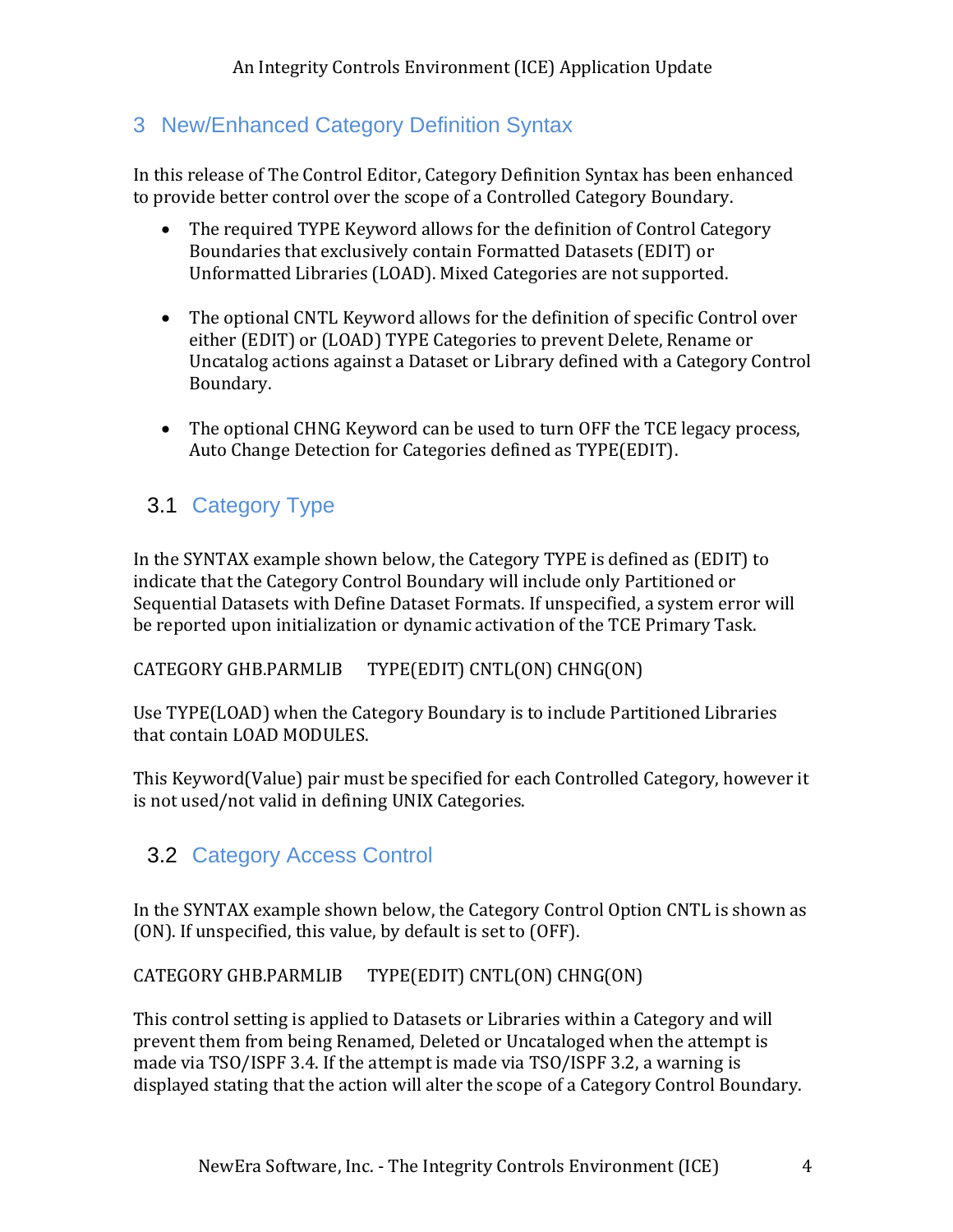When such events are detected, they are recorded along with available descriptive text in the TCE Control Journal as shown below.

#### *3.2.1 Journal Event Selection - Legacy View*

 TCE 17.0 Administration: Journal Entry Selecti Row 25 to 39 of 311 Line Commands: S - Select (View the contents of the Entry) R - Restore LINE --- Category --- -- Entry -- --------------- Stored ---------------CMD TYPE NAME USERID DATE TIME RESULT .. PAUL.PLAYLOAD AE -REN3.4- PHARL3 07/19/2021 09:32:55 SUCCESS

#### *3.2.2 Journal Event Selection - Extended View*

 TCE 17.0 - Journaled Event Selection Row 25 to 38 of 311 NSIMJLY:0428 -Journal Entries- -------- 311 Journal Entries in DSN:IFO.TEST.JOURNAL.D2016200.T1645026 -------- Selection Options: Show Journal Event Detail Restore a Selected Member --- To Sort select a Sub-Head, To Query enter above Sub-Head, PFK1 for Help ---- Line ----Category---- ------Event Identification------ --Date and Time-- Post S Numb ------Name------ JF Flag1 Flag2 -JrlMbr- EventIds yy/mm/dd hh:mm:ss Rslt 0026 PAUL.PLAYLOAD AE ATMPT PLOCK -REN3.4- PHARL3 21/07/20 09:32:55 PASS

*3.2.3 Control Journal Entry - An Example:*

Both Legacy and Extended View provide access to the same Control Journal Entry.

```
\frac{1}{2}01C|-SRC: -REN3.4-------------THE CONTROL EDITOR------------- CNTLdeny(R) -
02C|SYSPLX:LOCAL SYSNM:CPAC USRID:ESSJDL1 TM:10:22:01 DT:05/13/21
03C|-DSN: ESSJDL1.TEST.LOAD2------------------------------------VOL: ESPR0
04P| SEP05P| Change request # : 4455 Implementor: JIM SEP
06P| Project # : 6677 

07P| Implementation date: 2021/06/04 Authority: JL \frac{1}{24008}P| (yyyy/mm/dd) \frac{1}{2400}09P|
```
Depending on the Method of access, 3.4 or 3.2, and the Action taken, delete, rename or uncatalog, the Journal Entry header text will dynamically change as described below:

*3.2.4 3.4 Denial - Journal Entry Heading Text*

CNTLdeny(D) - an ISPF 3.4 dataset delete event when CATEGORY CNTL(ON) specified CNTLdeny(R) - an ISPF 3.4 dataset rename event when CATEGORY CNTL(ON) specified CNTLdeny(U) - an ISPF 3.4 dataset uncatalog event when CATEGORY CNTL(ON) specified

#### *3.2.5 3.2 Warning - Journal Entry Heading Text*

CNTLwarn(D) - an ISPF 3.2 dataset delete event when CATEGORY CNTL(ON) specified CNTLwarn(R) - an ISPF 3.2 dataset rename event when CATEGORY CNTL(ON) specified CNTLwarn(U) - an ISPF 3.2 dataset uncatalog event when CATEGORY CNTL(ON) specified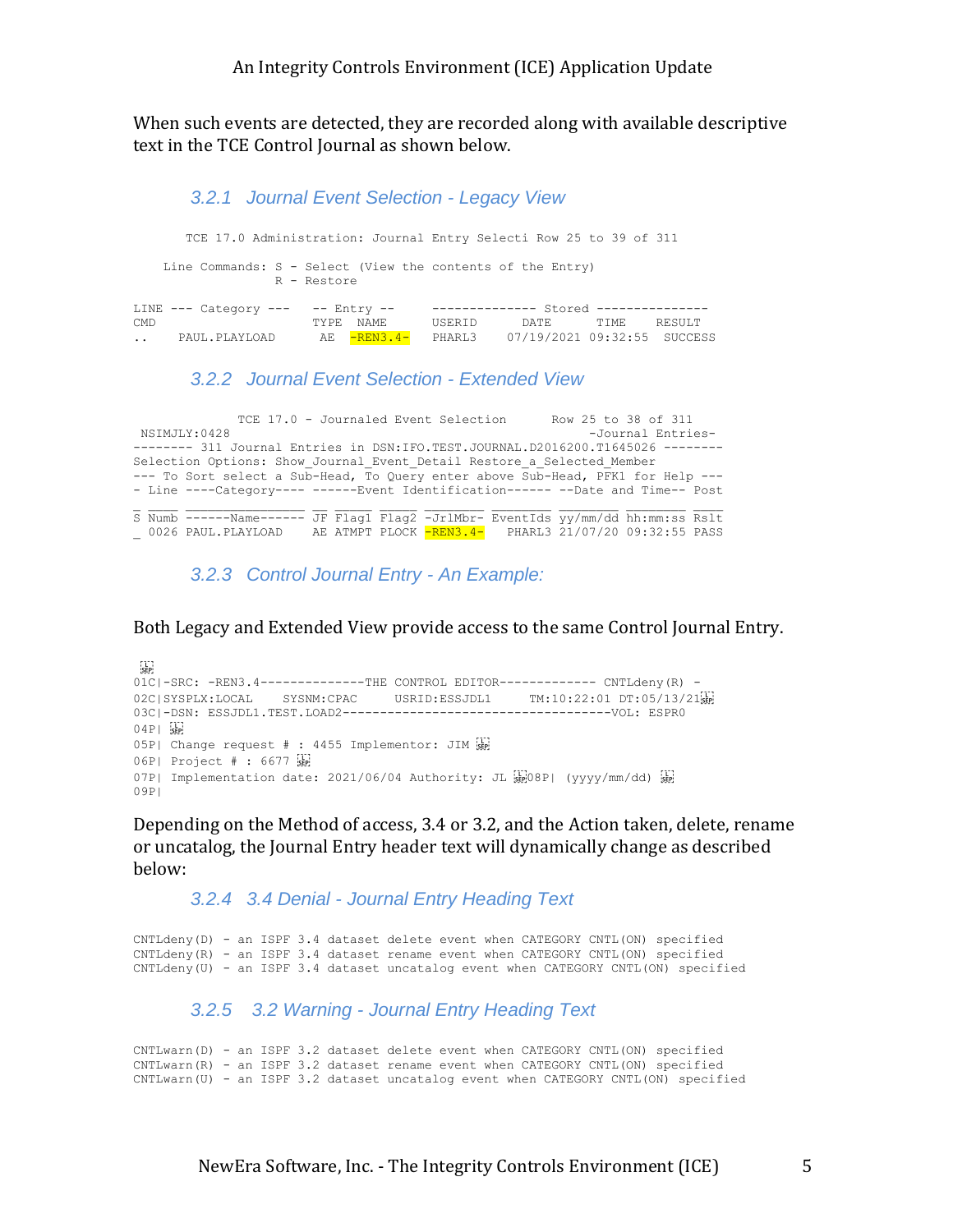*3.2.6 Steps Necessary to Implement 3.4/3.2 Event Intercept*

Use of the 3.4/3.2 Event Intercept requires that the ISPF configuration settings be updated to include the following:

| DATA SET LIST LINE COMMAND PROGRAM EXIT | $=$ NSWDLCX  |
|-----------------------------------------|--------------|
| ACTIVITY MONITORING PROGRAM EXIT        | $=$ NSWDUSX  |
| MEMBER LIST LINE COMMAND COMMAND EXIT   | $=$ NSTMLSTD |
| SITE WIDE INITIAL MACRO                 | $=$ NSTMLSTM |

A description of the steps necessary to set up the setting can be found in a later chapter titled - Conforming TSO/ISPF - Support for the 3.4/3.2 Event Intercept.

## 3.3 Auto Detect Changes

In the SYNTAX example shown below, the Detected Change Option CHNG is shown as (ON). If unspecified, this value, by default, is set to (ON).

CATEGORY GHB.PARMLIB TYPE(EDIT) CNTL(ON) CHNG(ON)

This control setting applies to Categories of the (EDIT) TYPE only. Detecting changes in (LOAD) TYPE Categories is an optional process discussed later in this document.

Discovering unrecorded changes in (EDIT) TYPE Categories is a legacy process that can now be turned ON/OFF.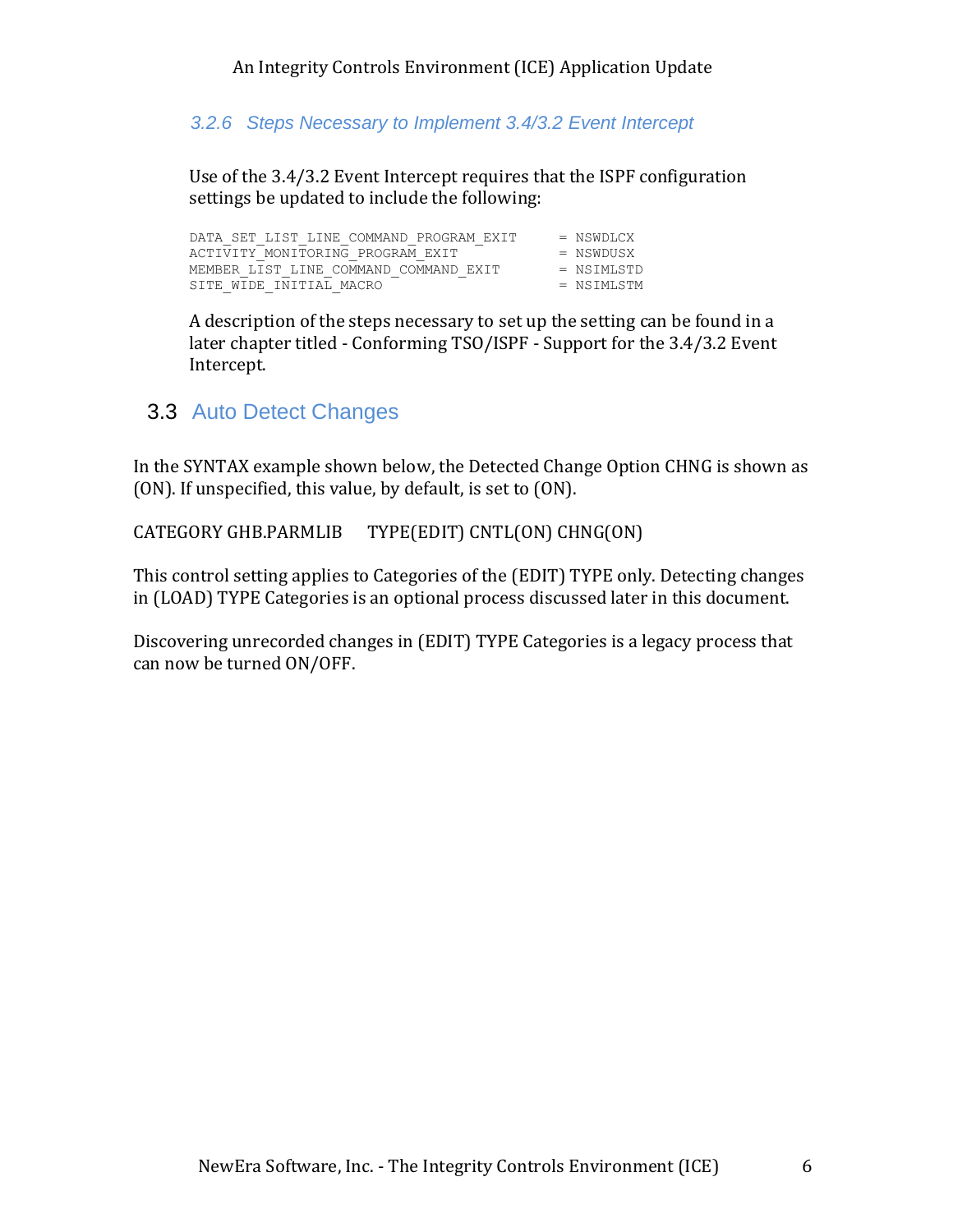## 4 TCE Configuration Dialogs

In order to support these enhancements, the TCE Configuration Dialogs have been updated.

First, the Dataset and UNIX File boundary definition selections options have been brought forward and now appear on the Boundary Selection Panel.

Second, as a result of new support for LOAD Libraries, the Library option has been added and now appears on the Boundary Selection Panel.

The updated panel appears below:

|              |        | TCE 17.0 - Control Boundary Selection                                                                                                                                                                                      |
|--------------|--------|----------------------------------------------------------------------------------------------------------------------------------------------------------------------------------------------------------------------------|
| D            |        | Datasets  - Dataset Categories -  Padlock On<br>Userid - PROBI1<br>$Time - 15:42$                                                                                                                                          |
| L            |        | LoadLibs  - LoadLib Categories -  Padlock On<br>Sysplex - ADCDPL<br>System - ADCD113                                                                                                                                       |
| U            |        | USSFiles  - USSFile Categories -  Padlock On<br>ApplId - TEST<br>ICE 17.0 - TCE 17.0                                                                                                                                       |
| $\mathbb{C}$ |        | Commands  - Command Categories -  Padlock On Patch Level GA                                                                                                                                                                |
|              |        | M Messages  - Message Categories -  Padlock On                                                                                                                                                                             |
|              |        | +----------Global Settings---------+<br>Padlock Control Modes  Warn  <br>External Notification  Send  <br>SysMonitor Intercepts  On<br>$\vert$ Command Event Logging  On $\vert$<br>+------------------------------------- |
|              | X Exit | - Return to the TCE Primary Menu                                                                                                                                                                                           |

Selecting either Dataset, LoadLibs or USSFiles will display the related Category Selection Panel. The Load Library panel is shown below as an example:

|                                                                                                                                                                                                                                                                                                                                                                                                                                                                                     |                                                                         | Vers(2) TCE 17.0 - Category Selection - LOAD Libraries  OverView                                                                                                                                                        |
|-------------------------------------------------------------------------------------------------------------------------------------------------------------------------------------------------------------------------------------------------------------------------------------------------------------------------------------------------------------------------------------------------------------------------------------------------------------------------------------|-------------------------------------------------------------------------|-------------------------------------------------------------------------------------------------------------------------------------------------------------------------------------------------------------------------|
|                                                                                                                                                                                                                                                                                                                                                                                                                                                                                     |                                                                         | -------TCE Parameter Settings------- --- CTLxx--- ------ Last Update------<br>L ADCD113 IFO.TEST.PARMLIB SA 00 Yes 5 PROBI1 21/07/15 04:53<br>P --LPAR-- ---ParmDsn Qualifier--- Sf Sf Act Ctls -UserId- yy/mm/dd hh:mm |
|                                                                                                                                                                                                                                                                                                                                                                                                                                                                                     | ------------------    Controlled LoadLib Categories ------------------- |                                                                                                                                                                                                                         |
|                                                                                                                                                                                                                                                                                                                                                                                                                                                                                     | Cm ----Category---- Lib Cm ----Category---- Lib Cm ----Category---- Lib |                                                                                                                                                                                                                         |
| $\ldots$ GHB. LOADMON $\qquad$ 2                                                                                                                                                                                                                                                                                                                                                                                                                                                    |                                                                         | $\ddot{\phantom{0}}$                                                                                                                                                                                                    |
| PATS. PLAYLOAD 2                                                                                                                                                                                                                                                                                                                                                                                                                                                                    |                                                                         | $\ddot{\phantom{0}}$                                                                                                                                                                                                    |
| $\ldots$ PAUL. PLAYLOAD $1 \ldots$                                                                                                                                                                                                                                                                                                                                                                                                                                                  |                                                                         | $\ddotsc$                                                                                                                                                                                                               |
| $\mathcal{L}(\mathcal{L}(\mathcal{L}(\mathcal{L}(\mathcal{L}(\mathcal{L}(\mathcal{L}(\mathcal{L}(\mathcal{L}(\mathcal{L}(\mathcal{L}(\mathcal{L}(\mathcal{L}(\mathcal{L}(\mathcal{L}(\mathcal{L}(\mathcal{L}(\mathcal{L}(\mathcal{L}(\mathcal{L}(\mathcal{L}(\mathcal{L}(\mathcal{L}(\mathcal{L}(\mathcal{L}(\mathcal{L}(\mathcal{L}(\mathcal{L}(\mathcal{L}(\mathcal{L}(\mathcal{L}(\mathcal{L}(\mathcal{L}(\mathcal{L}(\mathcal{L}(\mathcal{L}(\mathcal{$<br>$\ddot{\phantom{0}}$ |                                                                         | $\ddotsc$                                                                                                                                                                                                               |
| $\ddot{\phantom{0}}$<br>and the state of the state                                                                                                                                                                                                                                                                                                                                                                                                                                  |                                                                         | $\ddotsc$                                                                                                                                                                                                               |
| and the contract of the contract of<br>$\ddotsc$                                                                                                                                                                                                                                                                                                                                                                                                                                    |                                                                         | $\ddot{\phantom{0}}$                                                                                                                                                                                                    |
| $\ddotsc$<br>and the state of the state of the state of the state of the state of the state of the state of the state of the                                                                                                                                                                                                                                                                                                                                                        |                                                                         | $\ddotsc$                                                                                                                                                                                                               |
| and the contract of the contract of                                                                                                                                                                                                                                                                                                                                                                                                                                                 |                                                                         | $\ddot{\phantom{a}}$                                                                                                                                                                                                    |
| and the contract of the contract of<br>$\ddotsc$                                                                                                                                                                                                                                                                                                                                                                                                                                    |                                                                         | $\ddot{\phantom{a}}$                                                                                                                                                                                                    |
| and the state of the state<br>$\ddot{\phantom{0}}$                                                                                                                                                                                                                                                                                                                                                                                                                                  | and the contract of the                                                 |                                                                                                                                                                                                                         |
| and the contract of the con-                                                                                                                                                                                                                                                                                                                                                                                                                                                        |                                                                         | $\ddot{\phantom{0}}$                                                                                                                                                                                                    |
|                                                                                                                                                                                                                                                                                                                                                                                                                                                                                     | $\ddotsc$                                                               | $\ddot{\phantom{0}}$                                                                                                                                                                                                    |
|                                                                                                                                                                                                                                                                                                                                                                                                                                                                                     | LoadLib  Prompts  PadLock  EmlNote  On-View  DesCript                   |                                                                                                                                                                                                                         |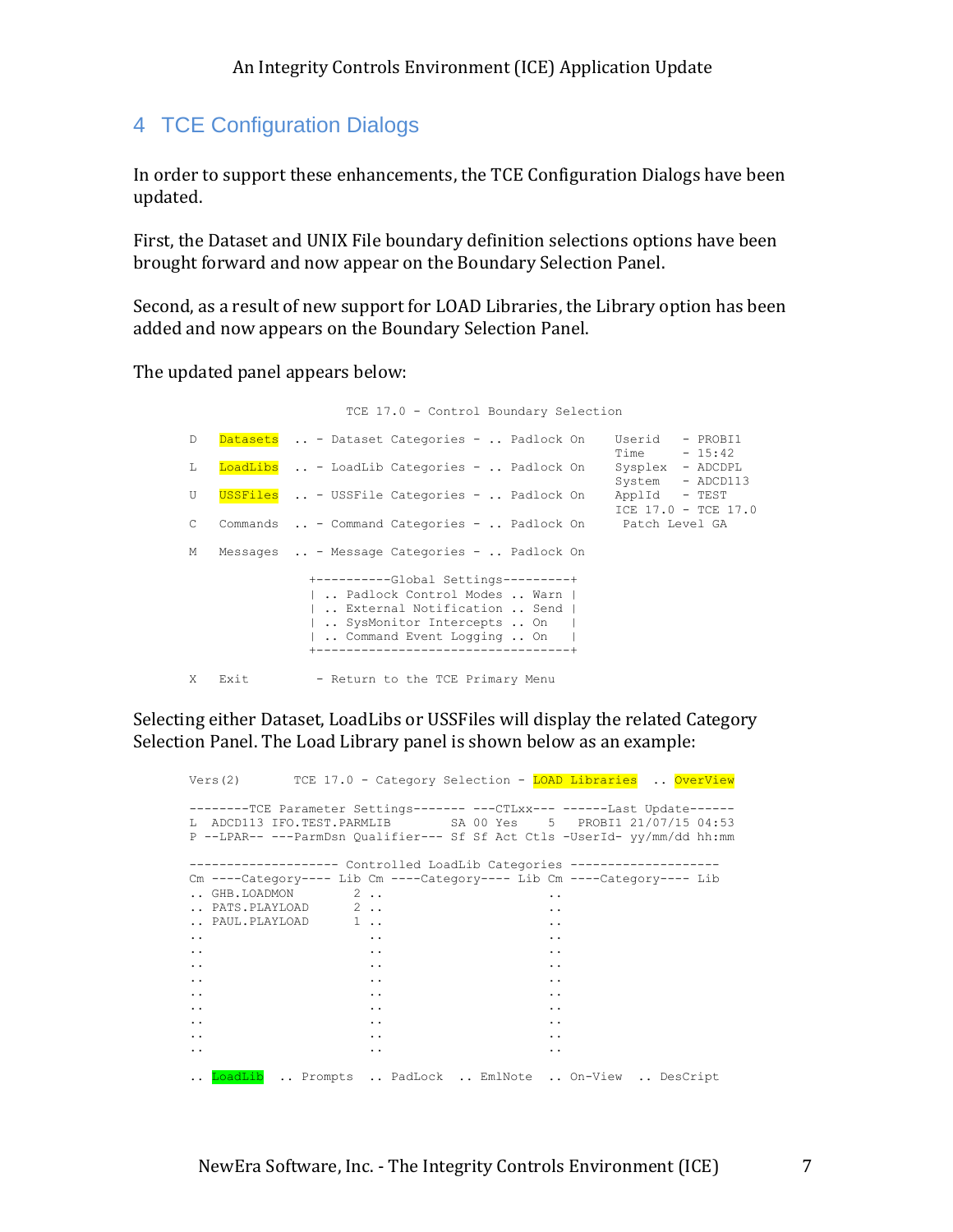Note that LoadLib is highlighted. Selecting any of the defined Categories in this mode will display the Controlled Library Selection Panel. In this example GHB.LOADMON was selected.

This panel is used to define the names of the LOAD Libraries that will be included with the scope of the Controlled Category, Padlock Controls, Notification Settings and information display of modules within a Library.

TCE 17.0 - Controlled Library Selection Row 1 to 2 of 2 --NSIMCLX 0704--<br>
-Library Control------------------ 2 Control Libraries in Category:GHB.LOADMON ----------------- Category Rules: AutoDetect Cng On Prevent Del/Ren/UCat On Permits UserIds 00 Row Selections: Add\_New Delete Update Shows\_Padlock Journal Notices Module\_List --- Select Sub-Head to Sort, Query above Sub-Head, Enter Saves a Row Update --- - Row -----Counts----- ---------------------Control Boundaries----------------S Num Pad Jrl Not Mods ----------Controlled Libraries---------- Volume -System- \_ 001 000 000 000 0368 IFO.GHB.LOAD ------ -------- \_ 002 000 000 000 0372 IFO.PAT.LOAD ------ -------- \*\*\*\*\*\*\*\*\*\*\*\*\*\*\*\*\*\*\*\*\*\*\*\*\*\*\*\*\*\*\* Bottom of data \*\*\*\*\*\*\*\*\*\*\*\*\*\*\*\*\*\*\*\*\*\*\*\*\*\*\*\*\*\*\*\*

The enhancements CNTL(ON/OFF) and CHNG(ON/OFF) are shown at the top of the panel, in this example highlighted in yellow.

- If no changes to the default settings have been made, 'AutoDetect Cng' will be set to 'On'. To turn it to 'Off' place the cursor under the 'On' and press enter. This action will turn the option 'Off'.
- If no changes to the default settings have been made, 'Prevent Del/Ren/UCat will be set to 'Off'. To turn it to 'On' place the cursor under the 'Off' and press enter. This action will turn the option 'On'.

Any changes made using this panel are automatically saved upon exit by updating the currently active NSECTLxx ICE Parmlib Member.

## 4.1 Permit/Exclude UserIds

The use of the optional CNTL(ON) control is on. It applies globally to all UserIds but may be qualified by UserId such that, when the control is in effect, users may be exempted from the control and therefore PERMITTED to (from 3.4) Delete, Rename or Uncatalog a controlled Library or (from 3.2) receive a WARNING, when such action is attempted.

On the other hand when the option CNTL(OFF) control is off, it applies globally to all UserIds but may be qualified by UserId such that, when the control is in effect, users may be EXCLUDED by the control and therefore prevented (from 3.4) Delete, Rename or Uncatalog a controlled Library or (from 3.2) receive a WARNING, when such action is attempted.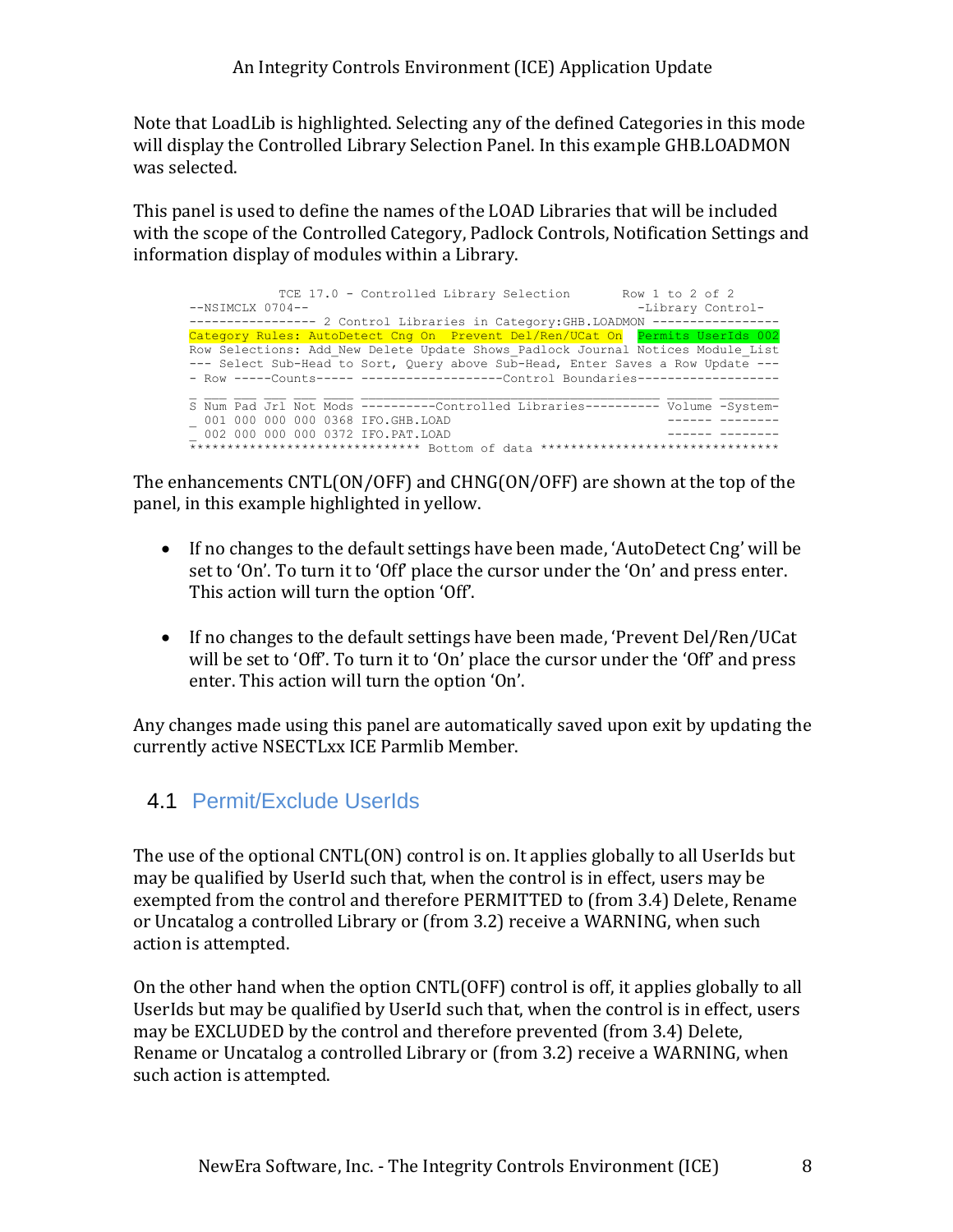Note that the panel wording shown for this option changes dynamically, as does the supporting UserId worksheet, depending on the setting of the CNTL Keyword.

Examples of the UserId 'Permit/Exclude' Worksheet are shown below:

#### *4.1.1 When CNTL(ON) is set User may be Permitted access*

TCE 17.0 - Permit LOAD Category - GHB. LOADMON

--------TCE Controlled Target-------- ---SELxx--- ------Last Update------ L ADCD113 IFO.TEST.PARMLIB SA 00 Yes 1 PROBI1 21/07/18 15:36 P --LPAR-- ---ParmDsn Qualifier--- Sf Sf Act Ctls -UserId- yy/mm/dd hh:mm --------- UserIds Denied Del/Ren/UCat of Libraries in Category -------- Cm -UserId- Cm -UserId- Cm -UserId- Cm -UserId- Cm -UserId- Cm -UserId- .. PATONE\_\_ .. \_\_\_\_\_\_\_\_ .. \_\_\_\_\_\_\_\_ .. \_\_\_\_\_\_\_\_ .. \_\_\_\_\_\_\_\_ .. \_\_\_\_\_\_\_\_ .. \_\_\_\_\_\_\_\_ .. \_\_\_\_\_\_\_\_ .. \_\_\_\_\_\_\_\_ .. \_\_\_\_\_\_\_\_ .. \_\_\_\_\_\_\_\_ .. \_\_\_\_\_\_\_\_ .. \_\_\_\_\_\_\_\_ .. \_\_\_\_\_\_\_\_ .. \_\_\_\_\_\_\_\_ .. \_\_\_\_\_\_\_\_ .. \_\_\_\_\_\_\_\_ .. \_\_\_\_\_\_\_\_ .. \_\_\_\_\_\_\_\_ .. \_\_\_\_\_\_\_\_ .. \_\_\_\_\_\_\_\_ .. \_\_\_\_\_\_\_\_ .. \_\_\_\_\_\_\_\_ .. \_\_\_\_\_\_\_\_

#### *4.1.2 When CNTL(OFF) is set Users may be Excluded/Denied Access*

TCE 17.0 - Exclude LOAD Category - GHB. LOADMON

--------TCE Controlled Target-------- ---SELxx--- ------Last Update------ L ADCD113 IFO.TEST.PARMLIB SA 00 Yes 2 PROBI1 21/07/18 15:36 P --LPAR-- ---ParmDsn Qualifier--- Sf Sf Act Ctls -UserId- yy/mm/dd hh:mm

------- UserIds Permitted to Del/Ren/UCat Libraries in Category -------- Cm -UserId- Cm -UserId- Cm -UserId- Cm -UserId- Cm -UserId- Cm -UserId- .. PATTWO\_\_ .. PATCAKE\_ .. \_\_\_\_\_\_\_\_ .. \_\_\_\_\_\_\_ .. \_\_\_\_\_\_ .. \_\_\_ .. \_\_\_\_\_\_\_\_ .. \_\_\_\_\_\_\_\_ .. \_\_\_\_\_\_\_\_ .. \_\_\_\_\_\_\_\_ .. \_\_\_\_\_\_\_\_ .. \_\_\_\_\_\_\_\_ .. \_\_\_\_\_\_\_\_ .. \_\_\_\_\_\_\_\_ .. \_\_\_\_\_\_\_\_ .. \_\_\_\_\_\_\_\_ .. \_\_\_\_\_\_\_\_ .. \_\_\_\_\_\_\_\_

 $\cdots$  \_\_\_\_\_ .. \_\_\_\_ .. \_\_\_\_ .. \_\_\_\_ .. \_\_\_\_ .. \_\_\_\_ .. \_\_\_\_ .. \_\_\_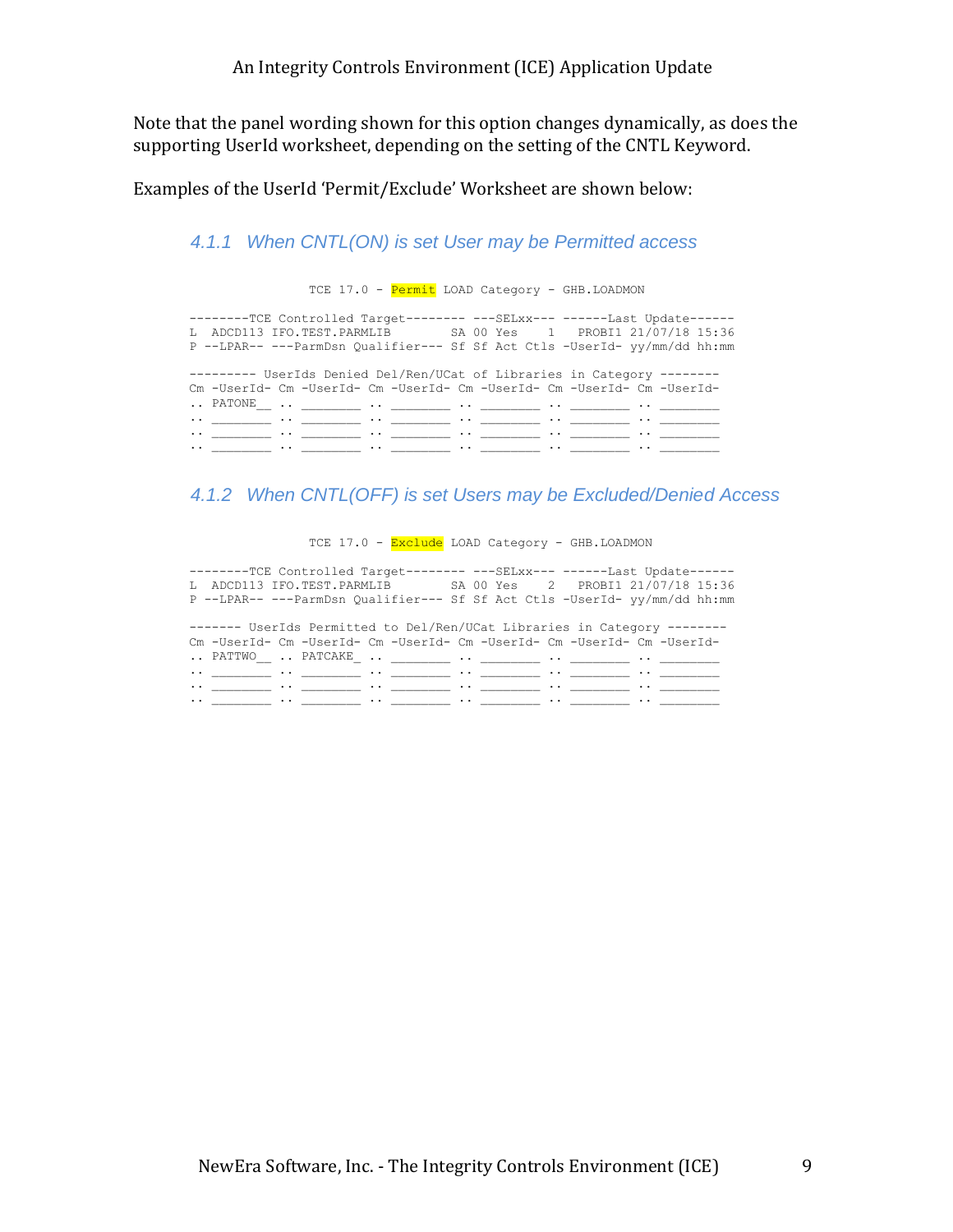## 5 Category Overview Worksheet

The addition of the new Controls Options - CNTL and CHNG and the requirement to define specific Boundary Types - EDIT(ED), LOAD(LD) and UNIX(EF) is supported by 'Overview' option shown to the top right of the Category Selection Panel. The contents of this worksheet have been described above except for the indicator shown in the 'P' prompt column.

| ICE 17.0 - All Category Overview Worksheet Row 1 to 14 of 15<br>NSIMLDX:0426<br>Category Controls |                                                              |  |                                                                                 |               |  |           |              |   |  |  |  |  |
|---------------------------------------------------------------------------------------------------|--------------------------------------------------------------|--|---------------------------------------------------------------------------------|---------------|--|-----------|--------------|---|--|--|--|--|
|                                                                                                   |                                                              |  |                                                                                 |               |  |           |              |   |  |  |  |  |
|                                                                                                   | ---------------- 15 TCE Category Control Records ----------- |  |                                                                                 |               |  |           |              |   |  |  |  |  |
|                                                                                                   |                                                              |  | Row Selections: Show Category Settings Interface                                |               |  |           |              |   |  |  |  |  |
|                                                                                                   |                                                              |  | To Sort select a Sub-Head, To Query enter above Sub-Head, PFK1 for Help         |               |  |           |              |   |  |  |  |  |
| - Row ---Controlled--- TY -----------Category Includes---------- ---Setting---                    |                                                              |  |                                                                                 |               |  |           |              |   |  |  |  |  |
|                                                                                                   |                                                              |  | S -#- ---Categories--- PE ----------DSN/LIB/USS----------- Volume Ctl Det IEx P |               |  |           |              |   |  |  |  |  |
|                                                                                                   | 001 PATS.DIR5 EF /u/pat/tes1.txt                             |  |                                                                                 | -File- ON     |  | ON        | CTL.         |   |  |  |  |  |
|                                                                                                   | 002 SYSTEM.PARMLIB                                           |  | ED USER.PARMLIB                                                                 | ZDSYS1 OFF    |  | ON        | 000 Y        |   |  |  |  |  |
|                                                                                                   | $003$ $''$                                                   |  | '' ADCD. Z113. PARMLIB                                                          | ZDRES1 OFF ON |  |           | п.           | Y |  |  |  |  |
|                                                                                                   | $004$ $''$                                                   |  | '' SYS1. PARMLIB                                                                | ZDRES1 OFF ON |  |           | $H = Y$      |   |  |  |  |  |
|                                                                                                   | $005$ $''$                                                   |  | '' PHARL2. PARMLIB                                                              | LVWRKB OFF    |  | ON        | $H = V$      |   |  |  |  |  |
|                                                                                                   |                                                              |  |                                                                                 |               |  |           |              |   |  |  |  |  |
|                                                                                                   | 006 PAT.TEST1                                                |  | '' PHARL2. PARMLIB                                                              | LVWRKB OFF    |  | ON        | $000 -$      |   |  |  |  |  |
|                                                                                                   | $007$ $''$                                                   |  | '' PROBI1.TESTDSN                                                               | LVWRKB OFF    |  | <b>ON</b> | п.           |   |  |  |  |  |
|                                                                                                   | 008 GHB.PARMLIB                                              |  | '' GBAGS1. PARMLIB                                                              | ZDSYS1 ON     |  | ON        | $000 -$      |   |  |  |  |  |
|                                                                                                   | $009$ $''$                                                   |  | '' GBAGS1. PARMLIB2                                                             | ZDSYS1 ON     |  | 0N        | $\mathbf{I}$ |   |  |  |  |  |
|                                                                                                   | 010 NSEPARM.CONTROL                                          |  | '' IFO.TEST.PARMLIB                                                             | LVWRKD ON     |  | ON        | $000 -$      |   |  |  |  |  |
|                                                                                                   | 011 GHB.LOADMON                                              |  | LD IFO.PAT.LOAD                                                                 | LVWRKA ON     |  | ON        | $002 -$      |   |  |  |  |  |
|                                                                                                   | $012$ $''$                                                   |  | '' IFO.GHB.LOAD                                                                 | LVWRKA ON     |  | ON        | $\mathbf{L}$ |   |  |  |  |  |
|                                                                                                   | 013 PATS.PLAYLOAD                                            |  | '' IFO.DEVL.LOAD                                                                | LVWRKD ON     |  | OFF       | 000 Y        |   |  |  |  |  |
|                                                                                                   | $014$ $''$                                                   |  | '' IFO.PAT.LOAD                                                                 | LVWRKA ON     |  | OFF       | $\mathbf{r}$ | Y |  |  |  |  |

## 5.1 Category Prompting

Category Prompting is a legacy feature of TCE set up as a secondary control over access to Datasets, and now libraries, that fall within a Control Category Boundary. When this control feature is used, users are prompted to provide a 'Pass Token' in order to gain access to members, modules or sequential content. The token can be unique to each Control Boundary and may be changed as frequently as needed.

In the report shown above, the 'Y' appears in the prompt column. It means that prompting for the Dataset or Libraries within the Category is in effect.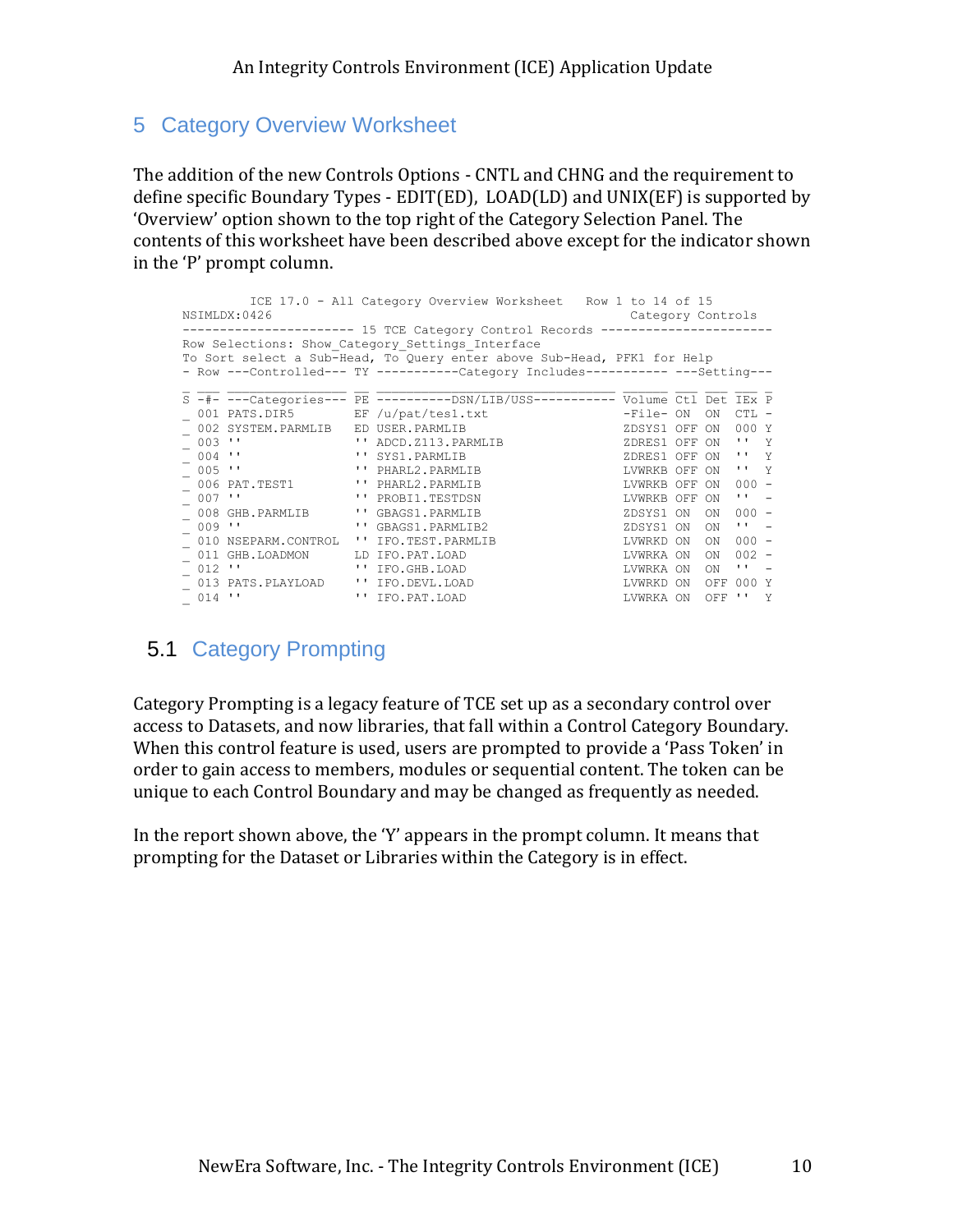### 6 Monitoring Controlled Category List

The Control Journal Review Options Panel has been updated with new functions that allow access to a new set of Category Change Monitors. One for EDIT type Categories and the other for LOAD type Categories. The Updated panel is shown below.

|              | TCE 17.0 - Control Journal Review Options                        |                                                          |
|--------------|------------------------------------------------------------------|----------------------------------------------------------|
|              | J ListJrnl  - List all Available Control Journals                | Userid - PROBI1<br>Time $-10:28$                         |
| $\mathbb{C}$ | ShowCats  - Show only Active Control Categories                  | Sysplex - ADCDPL                                         |
|              | V ViewJrnl  - View Recorded TCE Controlled Events                | System - ADCD113<br>ApplId - TEST<br>ICE 17.0 - TCE 17.0 |
|              | D EditCngs  - Detects & Records Unrecorded 'EDIT' Patch Level GA |                                                          |
|              | M LoadCngs  - Detects & Records Unrecorded 'LOAD'                |                                                          |
| $\mathbb{C}$ | ClseOpen  - Force 'Close' Open Journal Dataset                   |                                                          |

### 6.1 Monitoring for Control List Changes and/or Errors

Each monitors for changes and errors in the Category Control List, without regard for Category Type (EDIT, LOAD, UNIX). When changes or errors are detected each is noted in the TCE Control Journal, accessed as shown below, and an optional Email Notification, as shown on the following page, is sent.

*6.1.1 Journal Event Selection - Legacy View*

 TCE 17.0 Administration: Journal Entry Selectio Row 1 to 15 of 335 Line Commands: S - Select (View the contents of the Entry) R - Restore LINE --- Category --- -- Entry -- -------------- Stored ---------------CMD TYPE NAME USERID DATE TIME RESULT .. TCE.DET.LISTERR MG DSLSTERR DETCNGS 07/19/2021 10:45:07 SUCCESS .. TCE.DET.LISTCNG MG DSLSTCNG DETCNGS 07/19/2021 10:45:07 SUCCESS .. TCE.DET.LIBDEL MG DELETED DETCNGS 07/19/2021 11:57:23 SUCCESS .. TCE.DET.LIBADD MG DSADDED DETCNGS 07/19/2021 11:57:23 SUCCESS

#### *6.1.2 Journal Event Selection - Extended View*

|                                                                                 | TCE 17.0 - Journalled Event Selection                                           |  |                        |  |                         |  | Row 1 to 14 of 335             |                   |  |
|---------------------------------------------------------------------------------|---------------------------------------------------------------------------------|--|------------------------|--|-------------------------|--|--------------------------------|-------------------|--|
|                                                                                 | NSIMJLY:0428                                                                    |  |                        |  |                         |  |                                | -Journal Entries- |  |
| -------- 335 Journal Entries in DSN: IFO.TEST.JOURNAL.D2021200.T1645026 ------- |                                                                                 |  |                        |  |                         |  |                                |                   |  |
| Selection Options: Show Journal Event Detail Restore a Selected Member          |                                                                                 |  |                        |  |                         |  |                                |                   |  |
|                                                                                 | --- To Sort select a Sub-Head, To Query enter above Sub-Head, PFK1 for Help --- |  |                        |  |                         |  |                                |                   |  |
|                                                                                 | - Line ----Category---- ------Event Itentification------ --Date and Time-- Post |  |                        |  |                         |  |                                |                   |  |
|                                                                                 |                                                                                 |  |                        |  |                         |  |                                |                   |  |
|                                                                                 | S Numb ------Name------ JF Flag1 Flag2 -JrlMbr- EventIds yy/mm/dd hh:mm:ss Rslt |  |                        |  |                         |  |                                |                   |  |
|                                                                                 | 0002 TCE.DET.LISTERR MG OTHER AUDIT DSLSTERR DETCNGS 21/07/20 10:45:07 PASS     |  |                        |  |                         |  |                                |                   |  |
|                                                                                 | 0003 TCE.DET.LISTCNG                                                            |  |                        |  | MG OTHER AUDIT DSLSTCNG |  | DETCNGS 21/07/20 10:45:07 PASS |                   |  |
|                                                                                 | 0002 TCE.DET.LIBDEL                                                             |  |                        |  | MG OTHER AUDIT DELETED  |  | DETCNGS 21/07/20 11:57:23 PASS |                   |  |
|                                                                                 | 0003 TCE.DET.LIBADD                                                             |  | MG OTHER AUDIT DSADDED |  |                         |  | DETCNGS 21/07/20 11:57:23 PASS |                   |  |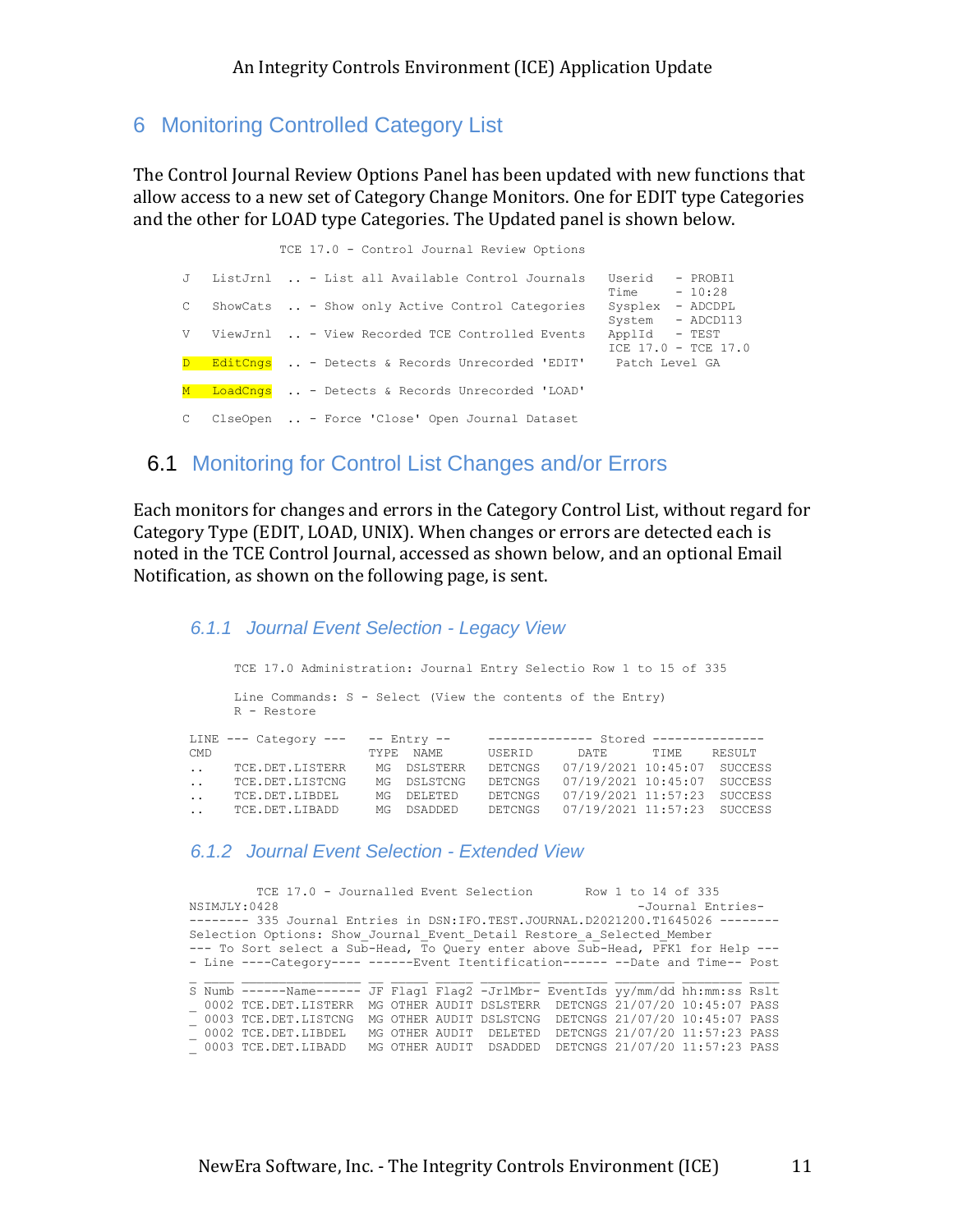#### *6.1.3 Notification Email - Control List Changes and/or Errors*

```
/******************************************************************************/
/* ICE/DETECTOR - Dataset/Library - Active Control List */
           \text{Report Date:} 07/19/2021 - \text{Time:} 10:45:04 - \text{User:START2}/******************************************************************************/
- ---Categories--- TY ----------Dataset/Library---------- Volume CNG CTL EXC P
- ---------------- -- ----------------------------------- ------ --- --- --- -
- PATS.DIR5 EF /u/pat/tes1.txt
- SYSTEM.PARMLIB ED USER.PARMLIB
       - '' ADCD.Z113.PARMLIB<br>- '' SYS1.PARMLIB
- '' '' SYS1.PARMLIB ZDRES1 OFF ON '' Y
- '' '' PHARL2.PARMLIB LVWRKB OFF ON '' Y
- PAT.TEST1 \blacksquare PHARL2.PARMLIB LVWRKB OFF ON 000 -
- '' '' PROBI1.TESTDSN LVWRKB OFF ON '' -
- GHB.PARMLIB '' GBAGS1.PARMLIB \overline{Z}DSYS1 ON ON 000 -
- '' '' GBAGS1.PARMLIB2 ZDSYS1 ON ON '' -
- NSEPARM.CONTROL '' IFO.TEST.PARMLIB
- GHB.LOADMON LD IFO.PAT.LOAD - LOAD CHB.LOAD CHB.LOAD
       - THE MANUAL ENGINEES AND CONSULTED THE CONDUCT ON THE CONDUCT ON A THEORY CONDUCT ON A THEORY CONDUCT ON A THEORY CONDUCT ON A THEORY ON CONTROL TO A THEORY CONDUCT ON A THEORY ON A THEORY OF ON A THEORY OF ON A THEORY CO
- PATS.PLAYLOAD '' IFO.DEVL.LOAD
- '' '' IFO.PAT.LOAD LVWRKA ON OFF '' Y
- PAUL.PLAYLOAD '' IFO.TEST.LOAD LVWRKB OFF ON 000 -
- '' '' IFO.TEST.DEMO ------ OFF ON '' -
= ================ == =================================== ====== === === === =
/******************************************************************************/
     /* RPTDSN:IFO.TEST.$ICELDXX.@ADCD113.LOADRPTS($ACTLIST) */
/******************************************************************************/
/* ICE/DETECTOR - Dataset/Library - New/Old List Comparison */
/* New Baseline Date:07/19/2021 - Time:10:45:06 - User:START2 */
/* Old Baseline Date:07/19/2021 - Time:09:36:02 - User:START2 */
/******************************************************************************/
TCE0000N THE ACTIVE TCE CATEGORY CONTROL LIST HAS CHANGED.
- ---Categories--- TY ----------Dataset/Library---------- Volume CNG CTL EXC P
- ---------------- -- ----------------------------------- ------ --- --- --- -
A PAUL.PLAYLOAD LD IFO.TEST.DEMO ------ OFF ON 000 -
= ================ == =================================== ====== === === === =
LEDGEND: A=ADDED, D=DELETED, N=NEW CONTROL , O=OLD CONTROL
/******************************************************************************/
           RPTDSN:IFO.TEST.$ICELDXX.@ADCD113.LOADRPTS($LSTCHNG)
/******************************************************************************/
/* ICE/DETECTOR - Dataset/Library - Control List Errors */
            Report Date:07/19/2021 - Time:10:45:07 - User:START2
/******************************************************************************/
TCE0000E THE ACTIVE TCE CATEGORY CONTROL LIST HAS ERRORS.
- ---Categories--- TY ----------Dataset/Library---------- Volume CNG CTL EXC P
- ---------------- -- ----------------------------------- ------ --- --- --- -
D PAT.TEST1 ED PHARL2.PARMLIB LVWRKB OFF ON 000 -
D PATS.PLAYLOAD LD IFO.PAT.LOAD LVWRKA ON OFF 000 Y
U PAUL.PLAYLOAD LD IFO.TEST.DEMO ------ OFF ON 000 -
  = ================ == =================================== ====== === === === =
LEDGEND: D=DUPLICATE, U=UNCATALOGED, M=MISCLASSIFIED
/******************************************************************************/
/* RPTDSN:IFO.TEST.$ICELDXX.@ADCD113.LOADRPTS($LSTERRS) */
/******************************************************************************/
```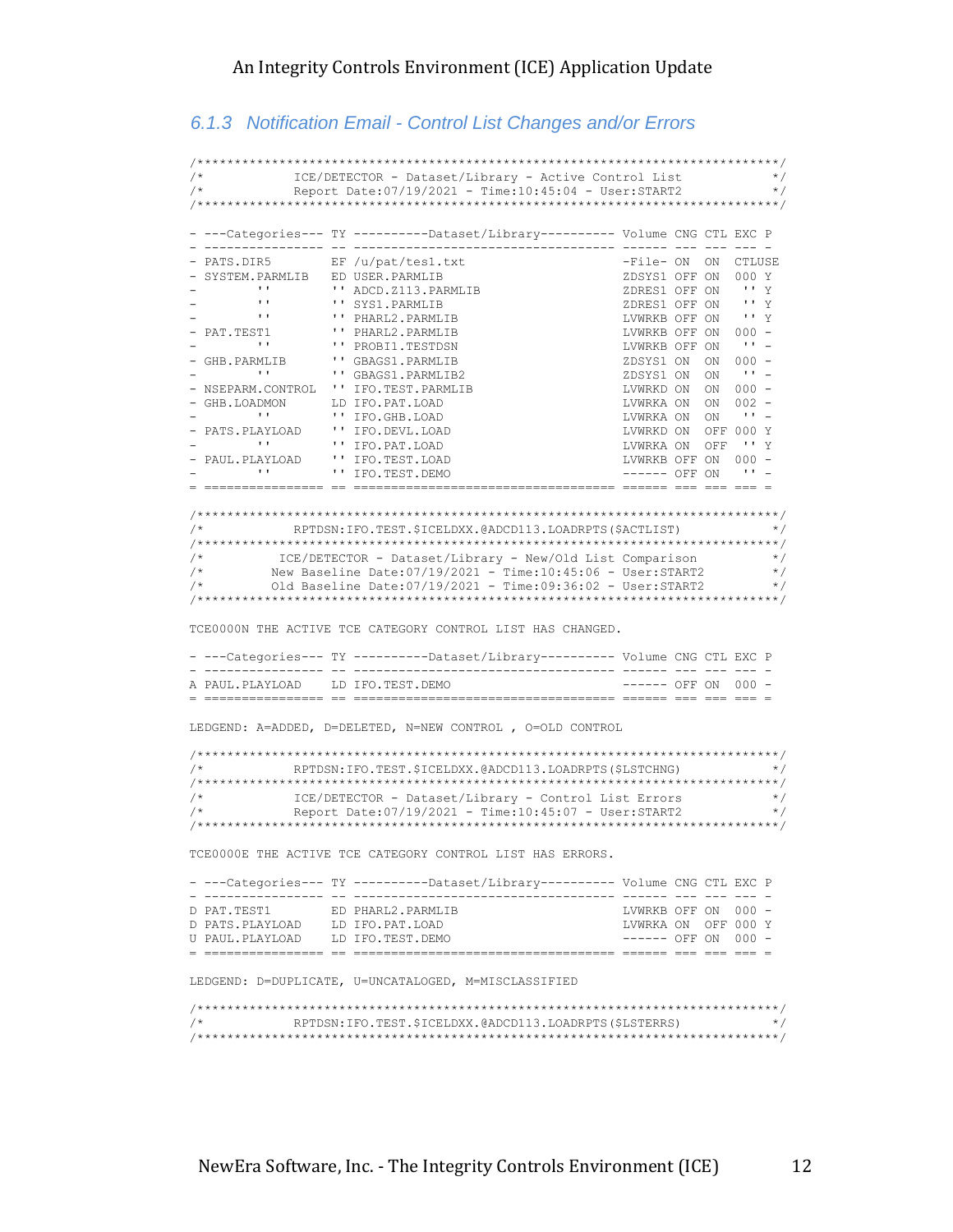Note that the Notification shown above contains the full Content of the Control Category Worksheet, previously discussed, a Change Report as well as an Errors Report.

### 6.2 Monitoring for Module Changes within a Controlled Library

What truly differentiates one Monitor from the other is how they detect unrecorded changes within its Boundary Type at the Member, File or Module level.

- Unrecorded member or file changes in EDIT and UNIX Type Control Boundaries are monitored by TCE on an hourly basis. Changes, discovered by comparing the journal content of the last stored member or file to the current member or file, are recorded in the TCE Control Journals and Notification set as directed.
- Unrecorded changes in LOAD Type Control Boundaries are monitored by TCE on a Date/Day/Time schedule as defined in the Monitor Settings Panel and NOT hourly as with EDIT or UNIX. Changes, discovered by comparing a separately maintained Baseline as TCE DOES NOT Journal Module Content, are recorded in the TCE Control Journals and Notification set as directed.

A sample of a module change Event is shown below

#### *6.2.1 Journal Event Selection - Legacy View*

|           | TCE 17.0 Administration: Journal Entry Selectio Row 1 to 15 of 394 |                |                                       |                             |       |        |
|-----------|--------------------------------------------------------------------|----------------|---------------------------------------|-----------------------------|-------|--------|
|           | Line Commands: S - Select (View the contents of the Entry)         | R - Restore    |                                       |                             |       |        |
|           | LINE $---$ Category $-- ---$ Entry $---$                           |                | -------------- Stored --------------- |                             |       |        |
| CMD.      |                                                                    | NAMF.<br>TYPR. | USERID                                | DATE.                       | TTME. | RESULT |
| $\ddotsc$ | TCE.DET.MODDEL                                                     | CALLDEMO<br>MG | DETCNGS                               | 07/19/2021 12:06:11 SUCCESS |       |        |
| $\ddotsc$ | TCE.DET.MODADD                                                     | MG CALL        | DETCNGS                               | 07/19/2021 12:06:11 SUCCESS |       |        |

#### *6.2.2 Journal Event Selection - Extended View*

| TCE 17.0 - Journalled Event Selection<br>Row 1 to 14 of 392                     |                   |  |  |  |  |  |  |  |  |
|---------------------------------------------------------------------------------|-------------------|--|--|--|--|--|--|--|--|
| NSIMJLY: 0428                                                                   | -Journal Entries- |  |  |  |  |  |  |  |  |
| -------- 392 Journal Entries in DSN: IFO.TEST.JOURNAL.D2021200.T1645026 ------- |                   |  |  |  |  |  |  |  |  |
| Selection Options: Show Journal Event Detail Restore a Selected Member          |                   |  |  |  |  |  |  |  |  |
| --- To Sort select a Sub-Head, To Query enter above Sub-Head, PFK1 for Help --- |                   |  |  |  |  |  |  |  |  |
| - Line ----Category---- ------Event Itentification------ --Date and Time-- Post |                   |  |  |  |  |  |  |  |  |
|                                                                                 |                   |  |  |  |  |  |  |  |  |
| S Numb ------Name------ JF Flaq1 Flaq2 -JrlMbr- EventIds yy/mm/dd hh:mm:ss Rslt |                   |  |  |  |  |  |  |  |  |
| $-$ 0002 TCE.DET.MODDEL MG OTHER AUDIT CALLDEMO DETCNGS 21/07/20 12:06:11 PASS  |                   |  |  |  |  |  |  |  |  |
| 0003 TCE.DET.MODADD MG OTHER AUDIT CALL DETCNGS 21/07/20 12:06:11 PASS          |                   |  |  |  |  |  |  |  |  |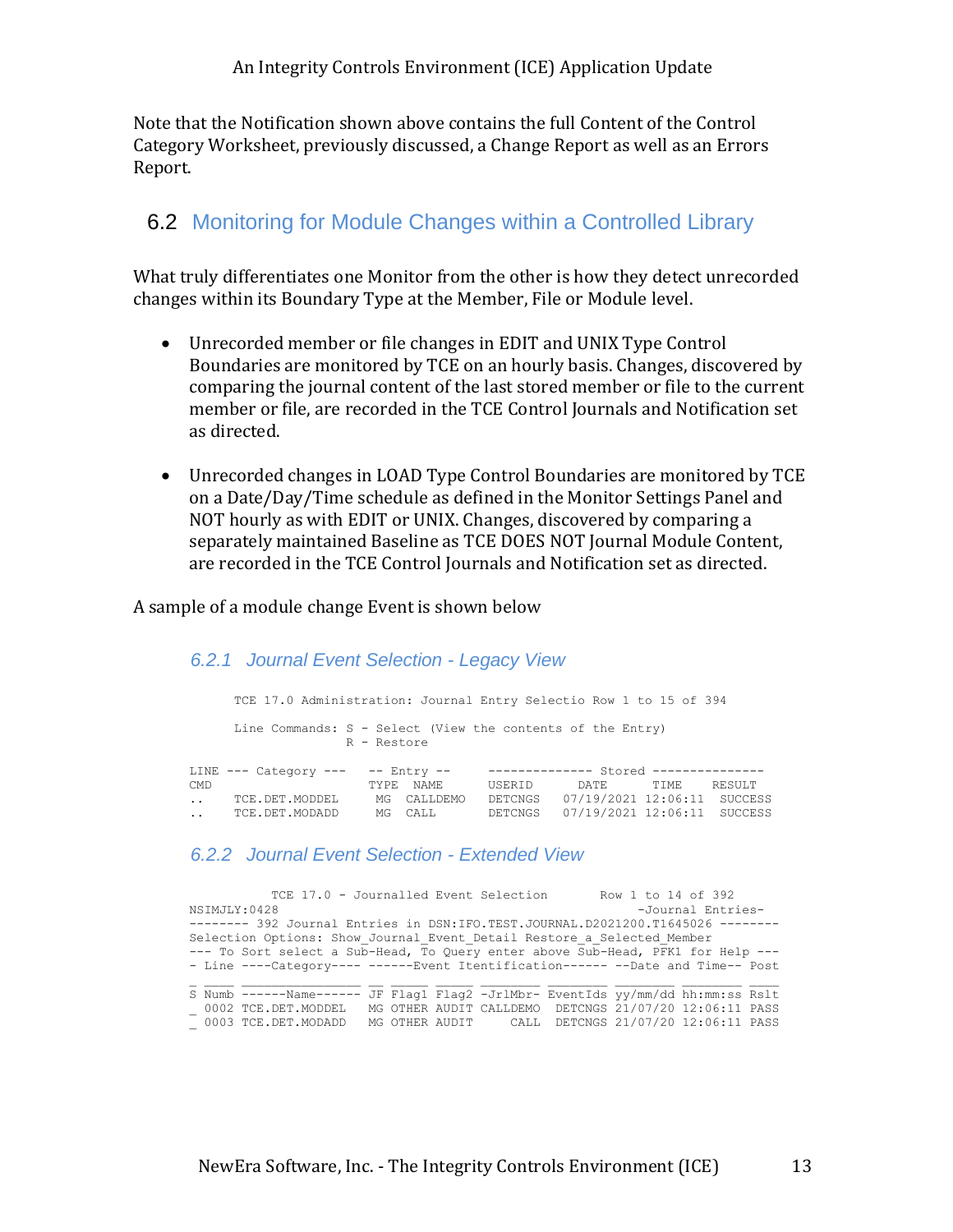*6.2.3 Module Change Journal Entry -Typical*

```
-SRC: DETCNGS--------------THE CONTROL EDITOR---------------- Detector -
SYSPLX:ADCDPL SYSNM:ADCD113 USRID:DETCNGS TIME:12:06:11 DATE:07/19/16
-DSN: IFO.TEST.$ICELDXX.@ADCD113.LOADPOST(CALLDEMO)---------VOL: LVWRKD-
|DTL: ------------------------CHANGE DETAIL-----------------------------
MODULE DELETED FROM LIBRARY:IFO.PAT.LOAD
  State-:-Module- -Alias-- --Size-- -TTRs- AC AMO RMO
   OLDMOD:CALLDEMO NSECCAL 00000898 008510 00 31 24
```
#### *6.2.4 Module Change Notification Email -Typical*

```
/******************************************************************************/
\frac{1}{\sqrt{2}} *
/* ICE/DETECTOR - Library - Module Profile Changes */
/* Report Date:07/19/2021 - Time:12:06:11 - User:START2 */
\frac{1}{\sqrt{2}} \frac{1}{\sqrt{2}} \frac{1}{\sqrt{2}} \frac{1}{\sqrt{2}} \frac{1}{\sqrt{2}} \frac{1}{\sqrt{2}} \frac{1}{\sqrt{2}} \frac{1}{\sqrt{2}} \frac{1}{\sqrt{2}} \frac{1}{\sqrt{2}} \frac{1}{\sqrt{2}} \frac{1}{\sqrt{2}} \frac{1}{\sqrt{2}} \frac{1}{\sqrt{2}} \frac{1}{\sqrt{2}} \frac{1}{\sqrt{2}} \frac{1}{\sqrt{2}} 
/******************************************************************************/
TCE0000N MODULE WITHIN CONTROLLED LIBRARY HAS CHANGED.
\vertICE0000I MODULE ADDED TO LIBRARY:IFO.PAT.LOAD
ICE0000I State-:-Module- -Alias-- --Size-- -TTRs- AC AMO RMO
ICE0000I NEWMOD:CALL NSECCAL 00000898 008510 00 31 24
|
ICE0000I MODULE DELETED FROM LIBRARY:IFO.PAT.LOAD
ICE0000I State-:-Module- -Alias-- --Size-- -TTRs- AC AMO RMO
ICE0000I OLDMOD:CALLDEMO NSECCAL 00000898 008510 00 31 24
/******************************************************************************/
/* RPTDSN:IFO.TEST.$ICELDXX.@ADCD113.LOADRPTS($MODCNGS) */
/******************************************************************************/
```
#### *6.2.5 Module No Change Notification Email -Typical*

| $/$ *<br>$\star$ /                                                               |
|----------------------------------------------------------------------------------|
| $/$ *<br>ICE/DETECTOR - Library - Module Profile Changes<br>$\star$ /            |
| $/$ *<br>Report Date: 07/19/2021 - Time: 14:06:13 - User: START2<br>$\star$ /    |
| $/$ *<br>$\star$ /                                                               |
|                                                                                  |
| TCE0000I NO MODULE CHANGES IN ACTIVE TCE CONTROL LISTS.                          |
|                                                                                  |
| $/$ *<br>RPTDSN: IFO.TEST. \$ICELDXX. @ADCD113.LOADRPTS (\$MODCNGS)<br>$\star$ / |

/\*\*\*\*\*\*\*\*\*\*\*\*\*\*\*\*\*\*\*\*\*\*\*\*\*\*\*\*\*\*\*\*\*\*\*\*\*\*\*\*\*\*\*\*\*\*\*\*\*\*\*\*\*\*\*\*\*\*\*\*\*\*\*\*\*\*\*\*\*\*\*\*\*\*\*\*\*\*/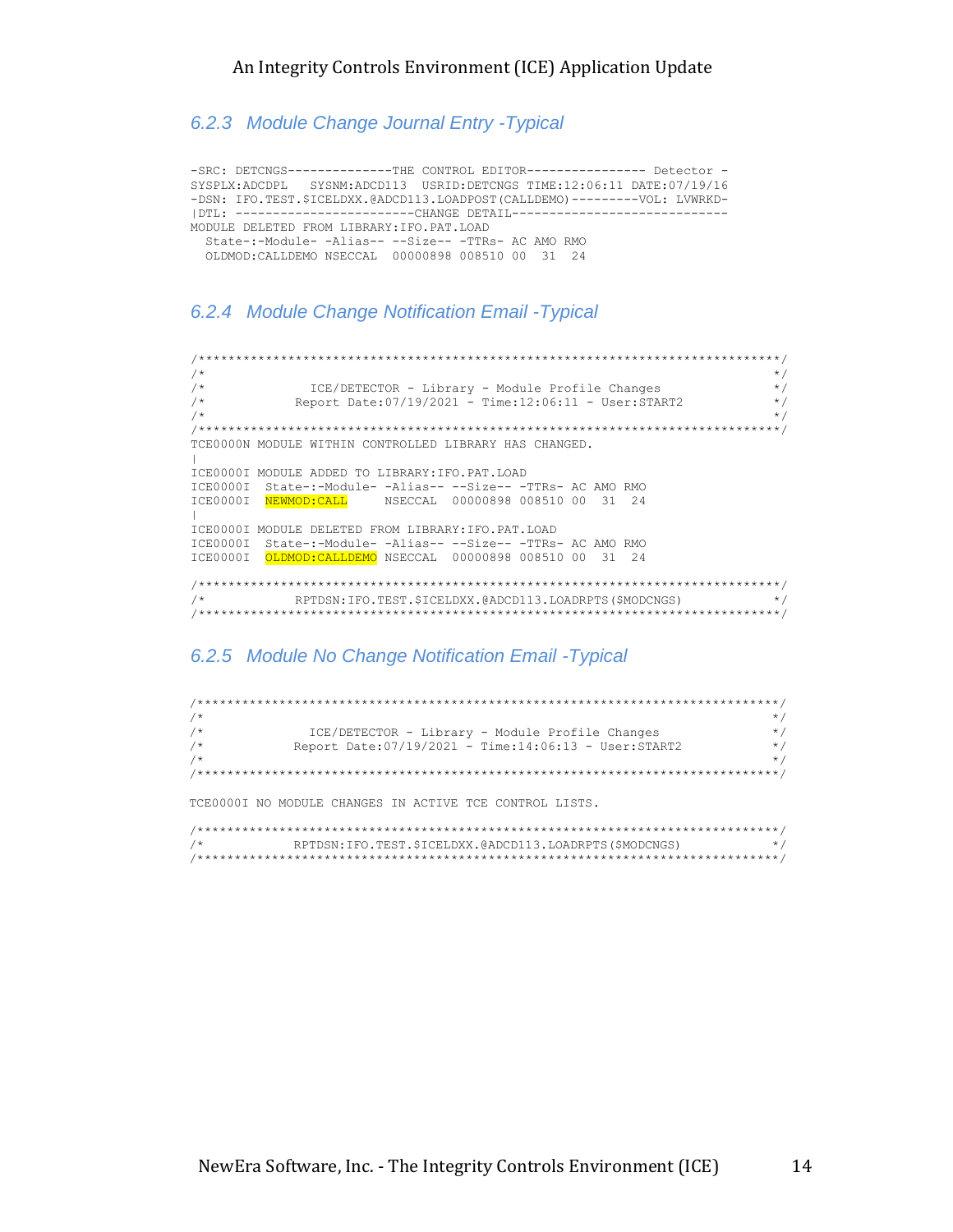### 6.3 Monitor Interface - Libraries and Modules

The Monitor Interface Panel is used to control the Scope and Timing of Monitor Activity and to provide a path to Monitor Reports and the Control List Worksheet.

 ICE 17.0 - Library and/or Module Change Monitor /. LOADMODDETC Library And Module Changes .. Reports .. Update .. CtlList <> /. NSE - Only Edit .. USR Only Edit .. BTH All View Lst .. RUN Now <> Report Library/Module Chngs: /. Addition /. Deletion /. StatCng /. Day - Set Time 12 : 06 and Interval 2\_ Specify Hourly Interval hh : mm Values 1|2|3|4|6|8|12 .. Wks - Set Time \_\_ : \_\_ and Interval \_\_\_\_\_\_\_\_\_\_\_\_\_\_\_\_\_\_\_\_\_\_\_\_\_\_\_ hh : mm Values SUN,MON,TUE,WED,THR,FRI,SAT .. Mth - Set Time \_\_ : \_\_ and Interval \_\_\_\_\_\_\_\_\_\_\_\_\_\_\_\_\_\_\_\_\_\_\_\_\_\_\_ hh : mm Values 1,2,3,10,15,20,25,EOM /. EMAILREPORT Subject LIBRARY/MODULE\_CHANGES\_\_\_\_\_\_\_\_\_\_\_\_\_\_\_\_\_\_\_\_\_\_\_\_\_  $/$ . 1-To PRR@NEWERA.COM  $\cdots$  2-To  $\_{\_}$  $\blacksquare$ . 3-To . From  $\blacksquare$ .. AltHLQ IFO.TEST  $\hspace{1cm}$  /. JrlPost Ok /. CngOnly Ok /. ErrOnly Ok .. PROC Name TESTDTA .. Email Method Yes .. Email Note On .. Retain 10

As can be seen there are many optional settings available to control the monitor and access its reports. Each is described when you place the cursor under any "underlined" descriptive text and press enter. In addition, PFK1 Help is available.

#### *6.3.1 Background Vs. Foreground Operations*

The Monitor may be run in the Foreground by selecting 'RUN'. This differs from Background/Detector operation in that a 'User' provided list of Datasets/Libraries may be exclusively included and/or merged with the NSECTL Control List in the Change Detection process.

#### *6.3.2 Building a User Defined Control List*

To build the User Defined Control List, position the cursor under the word 'Edit' following USR and press enter. If no list is present, a blank Member will be presented in TSO/ISPF Edit with the DSN(MBR) name:

ifo\_prefix.\$ICELDXX.@system\_namr.LOADBASE(\$MODCTLX)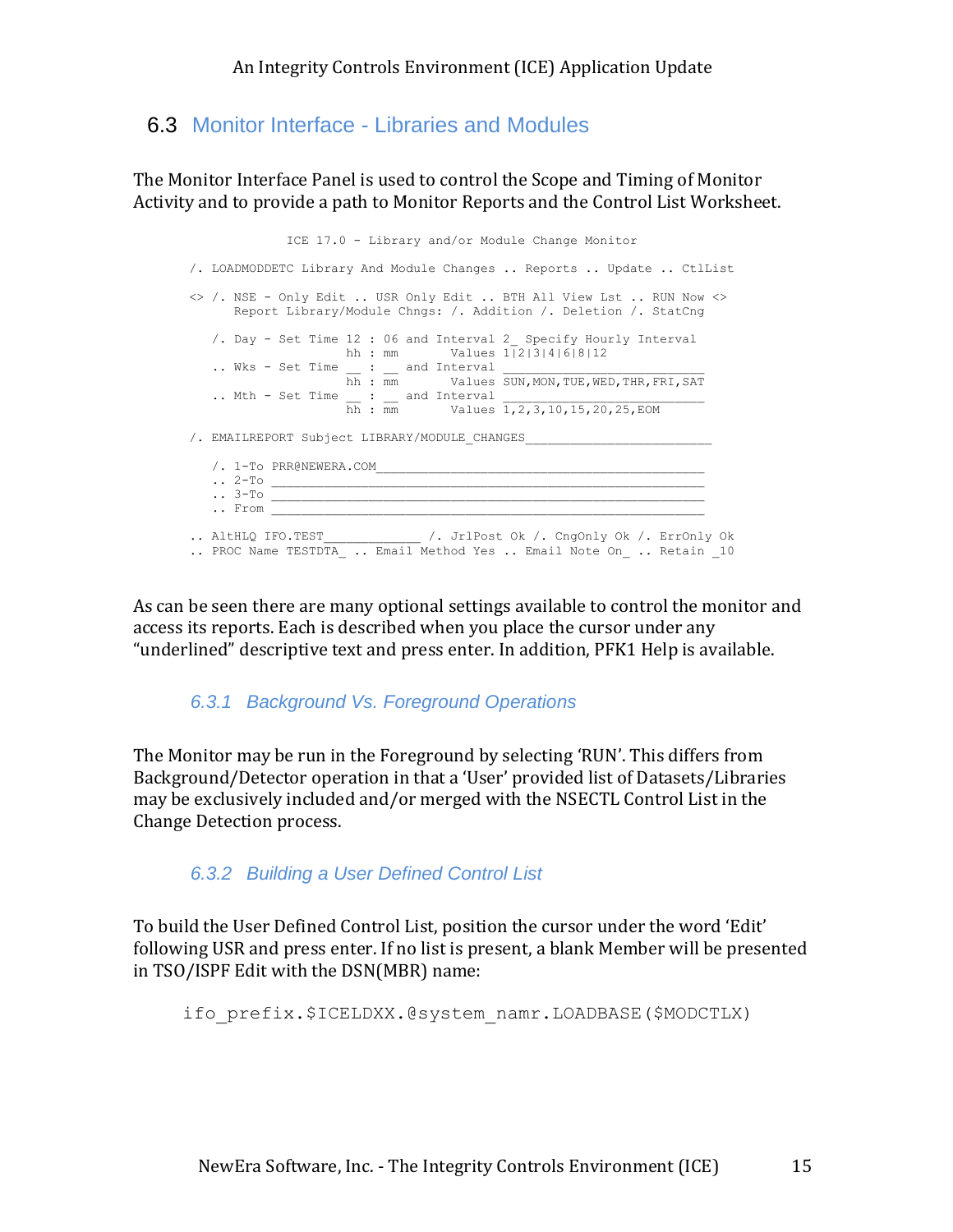A working member sample is shown below:

```
EDIT IFO.TEST.$ICELDXX.@ADCD113.LOADBASE($MODCTLX) - Columns 00001 00072
****** ***************************** Top of Data ******************************
000001 CATEGORY LOAD.LIBRARY.TEST
000002 LIB IFO.TEST.LOAD
000003 LIB SYS1.LPALIB
000004 LIB SYS2.LPALIB
000005 LIB SYS3.LPALIB
000006 LIB GBAGS1.PARMLIB3
000007 CATEGORY .END
000008 CATEGORY SYSTEM.LNKLST
000009 *AUTO*
000010 CATEGORY .END
000011 CATEGORY SYSTEM.LPALST
000012 *AUTO*
000013 CATEGORY .END
000014 CATEGORY SYSTEM.APFLST
000015 *AUTO*
000016 CATEGORY .END
****** **************************** Bottom of Data ****************************
```
Note the Auto Action Indicator '\*AUTO\*' associated with the Category Names SYSTEM.LNKLST, SYSTEM.LPALST AND SYSTEM.APFLST. When the User List is constructed this way, TCE will automatically resolve the names of the Libraries associated with each and display their names in a fully resolved list, when you Exit.

A sample of a resolved - Found, Missing, Duplicate, Miss-Classified - User List is shown below:

```
000001 TCE0000I EXTRACT FROM:IFO.TEST.$ICELDXX.@ADCD113.LOADBASE($MODCTLX)
000002 |
000003 TCE0000I USR LIB IFO.TEST.LOAD
000004 TCE0000I USR LIB SYS1.LPALIB
000005 TCE0000I *A* APF SYS1.LINKLIB
000006 TCE0000I *A* APF SYS1.SVCLIB
000007 TCE0000I *A* APF SYS1.SHASLNKE
000008 TCE0000I *A* APF SYS1.SIEAMIGE
...
000058 TCE0000I *A* LPA SYS1.SORTLPA
000059 TCE0000I *A* LPA SYS1.SDWWDLPA
000060 TCE0000I *A* LPA SYS1.SICELPA
000061 |
000062 TCE0000I DUPLICATE LIBRARIES IN USER DEFINED LIST.
000063 |
000064 TCE0000I *A* APF IFO.TEST.LOAD
000065 TCE0000I *A* LNK SYS1.LINKLIB
000066 TCE0000I *A* LNK SYS1.MIGLIB
000067 TCE0000I *A* LNK SYS1.CSSLIB
...
000076 TCE0000I *A* LNK GIM.SGIMLMD0
000077 TCE0000I *A* LNK CEE.SCEERUN
000078 TCE0000I *A* LPA SYS1.LPALIB
000087 |
000088 TCE0000I MISSING LIBRARIES IN USER DEFINED LIST.
000089 |
000090 TCE0000I USR LIB SYS2.LPALIB
000091 TCE0000I USR LIB SYS3.LPALIB
000092 TCE0000I *A* APF IFO.SYSUV.LOAD
000093 |
000094 TCE0000I DATASETS IN LIST MISCLASSIFIED AS LIBRARIES.
000095 |
000096 TCE0000I USR LIB GBAGS1.PARMLIB3 - FORMAT IS:FB
000095 |
000098 TCE0000I NSIMLDX USER DEFINED LIBRARY CONSOLIDATION ENDED.
```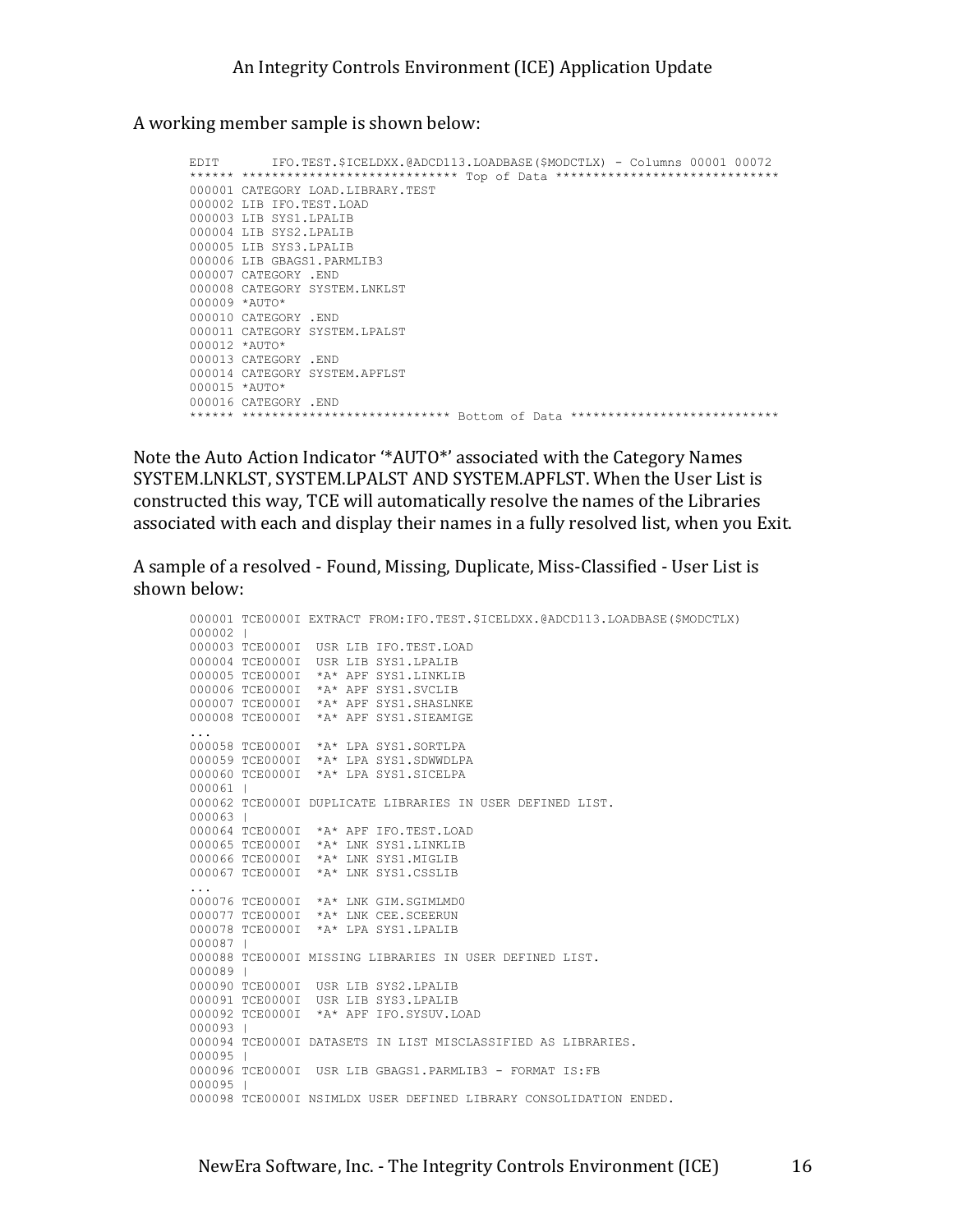7 TCE/ISPF Panel - Dynamic Intercept API

A new TCE LOAD Module, NSISEUX1, is provided. Its function is to provide an API driven intercept of calls to the ISPF Member Display Panel such that the Member Information Line Text (highlighted in yellow) may be altered.

A sample panel header is shown below:

|                | File Edit Edit Settings Menu Utilities Compilers Test Help                    |  |  |  |                     |
|----------------|-------------------------------------------------------------------------------|--|--|--|---------------------|
| <b>F.D.T.T</b> | $IFO. TEST. PARMLIB (NSECTL00) - 01.00$                                       |  |  |  | Columns 00001 00072 |
|                | ****** *************************** Top of Data ****************************** |  |  |  |                     |

## 7.1 An overview of NSISEUX1 - On entry:

R1 - ADDRESS OF A 6-WORD PARAMETER LIST

 WORD 1 - ADDR OF 54-BYTE TITLE AREA WORD 2 - ADDR OF DSNAME WORD 3 - ADDR OF MEMBER NAME OR BLANKS WORD 4 - ADDR OF USERID WORD 5 - ADDR OF VOLSER WORD 6 - CAT/UNCAT INDICATOR - 0 IF UNCATALOGED - 1 IF CATALOGED On exit, R15 contains a return code used as follows: 0 - TITLE UNMODIFIED BY EXIT 4 - TITLE MODIFIED BY EXIT The exit should be re-entrant, not APF authorized; AC(0); AMODE ANY, RMODE 24. The exit gets invoked key 8, problem state.

## 7.2 An overview of NSISEUX1 - LINKEDIT

Requirements are as follows:

THE OBJECT CODE FOR THE EXIT SHOULD BE LINKEDITED INTO THE IMAGE FOCUS LOAD LIBRARY DATASET WITH THE FOLLOWING LINKEDIT CONTROL

CARD INFORMATION:

```
INCLUDE object(NSISEUX1) 
MODE AMODE(31),RMODE(24) 
NAME NSISEUX1(R) RC=0
```
WHERE 'object' IS THE DDNAME OF THE OBJECT CODE DATASET WHERE THE NSISEUX1 OBJECT CODE RESIDES.

## 7.3 One Example

The API, NSISEUX, as found in the Image FOCUS LOAD Library, is an API example that displays the VOLSER of Uncataloged Datasets, when the VOLSER is provided on the TSO/ISPF 3.4 'Data Set List Utility' Panel.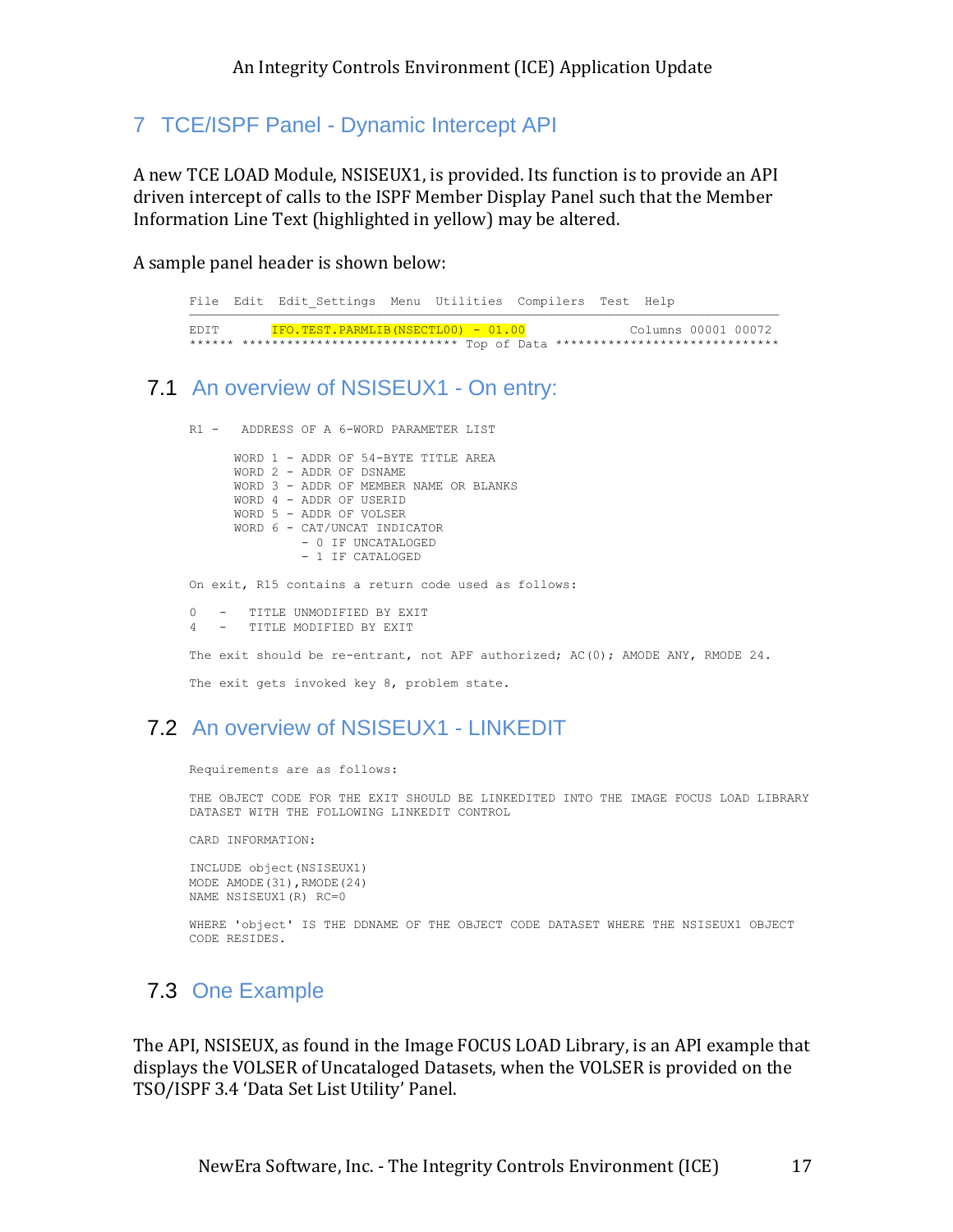## 8 Conforming TSO/ISPF - Support for the 3.4/3.2 Event Intercept

Enter the following on an ISPF primary command line:

#### TSO ISPCCONF

The following ISPF panel will be displayed:



If you have not previously generated ISPF configuration settings, the Data Set and Member fields will be blank. Select an appropriate dataset name and member name and then enter a 1 on the Option line. This will cause the next ISPF panel to be displayed as follows: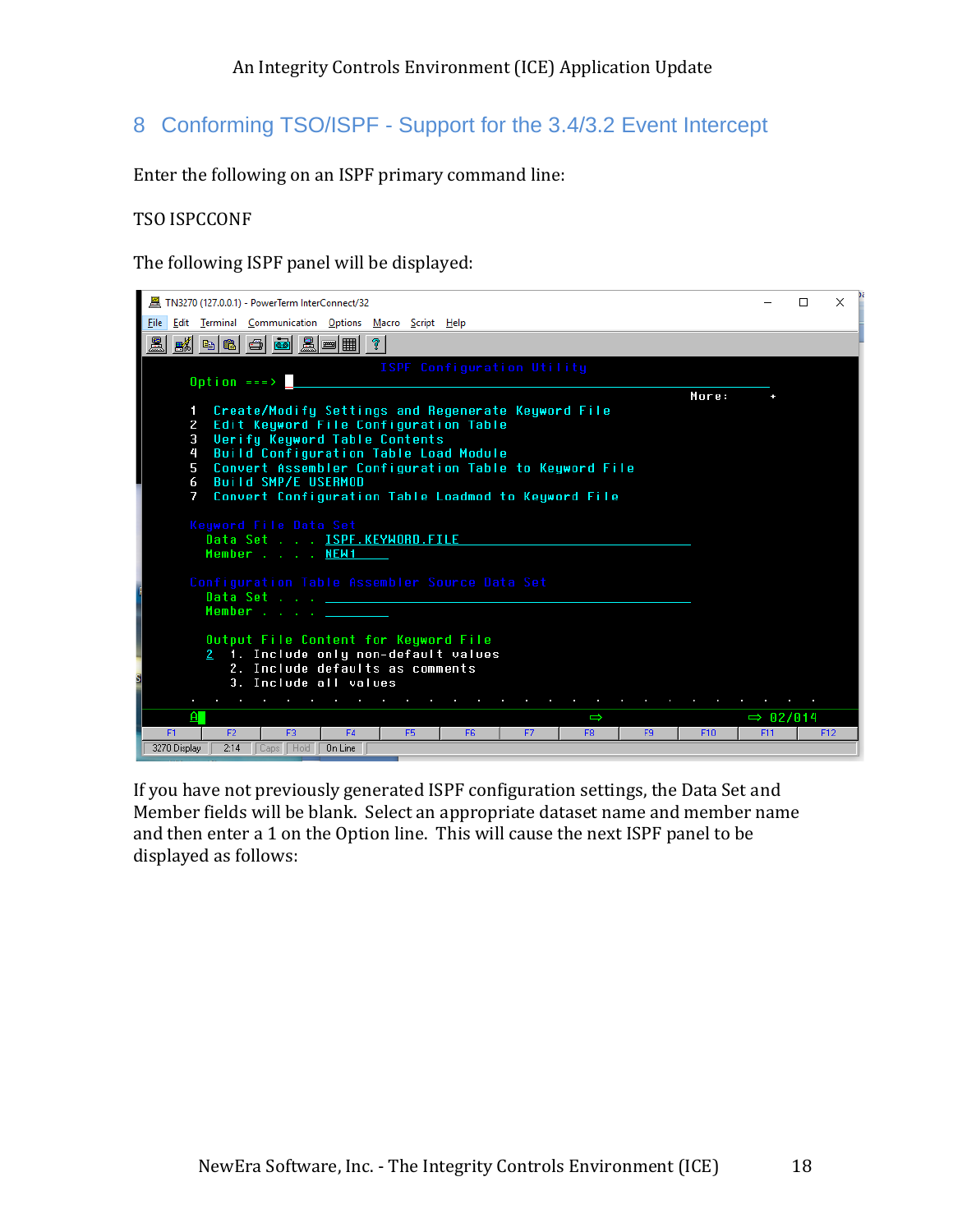#### An Integrity Controls Environment (ICE) Application Update



A panel similar to the following will be displayed:

| 图 TN3270 (127.0.0.1) - PowerTerm InterConnect/32                                                                                                                                                                                                                                                                                                                                                                                                                                                                   |                        |                 | $\times$ |
|--------------------------------------------------------------------------------------------------------------------------------------------------------------------------------------------------------------------------------------------------------------------------------------------------------------------------------------------------------------------------------------------------------------------------------------------------------------------------------------------------------------------|------------------------|-----------------|----------|
| File Edit Terminal Communication Options Macro Script Help                                                                                                                                                                                                                                                                                                                                                                                                                                                         |                        |                 |          |
| <u> Kaccela (Ale</u><br>昷<br>$\overline{?}$                                                                                                                                                                                                                                                                                                                                                                                                                                                                        |                        |                 |          |
| Modify PDF Edit Configuration Settings                                                                                                                                                                                                                                                                                                                                                                                                                                                                             |                        |                 |          |
| $Commonand == >$                                                                                                                                                                                                                                                                                                                                                                                                                                                                                                   | More:                  |                 |          |
| Miscellaneous Edit Settings                                                                                                                                                                                                                                                                                                                                                                                                                                                                                        |                        |                 |          |
| Maximum Number of Edit Profiles 25                                                                                                                                                                                                                                                                                                                                                                                                                                                                                 |                        |                 |          |
| Maximum Number of Edit Clipboards 11                                                                                                                                                                                                                                                                                                                                                                                                                                                                               |                        |                 |          |
| Site-wide Initial Macro<br>Maximum Initial Storage for Edit 0                                                                                                                                                                                                                                                                                                                                                                                                                                                      | (Number of 1K Blocks)  |                 |          |
| Maximum Edit Clipboard Size 0<br>(Number of 4K Pages)                                                                                                                                                                                                                                                                                                                                                                                                                                                              |                        |                 |          |
| Undo Storage Size $\ldots$ 0                                                                                                                                                                                                                                                                                                                                                                                                                                                                                       | (Number of 1K Blocks)  |                 |          |
| Text Flow Terminators 18<                                                                                                                                                                                                                                                                                                                                                                                                                                                                                          |                        |                 |          |
| Edit CUT Default Action REPLACE<br>(APPEND or REPLACE)<br>Edit PASTE Default Action KEEP<br>(DELETE or KEEP)                                                                                                                                                                                                                                                                                                                                                                                                       |                        |                 |          |
|                                                                                                                                                                                                                                                                                                                                                                                                                                                                                                                    |                        |                 |          |
| Enter "/" to select option                                                                                                                                                                                                                                                                                                                                                                                                                                                                                         |                        |                 |          |
| Allow Edit Highlighting                                                                                                                                                                                                                                                                                                                                                                                                                                                                                            |                        |                 |          |
| Default Editor to have Highlighting Enabled<br>$\prime$<br>Highlight Assembler Continuation Errors                                                                                                                                                                                                                                                                                                                                                                                                                 |                        |                 |          |
|                                                                                                                                                                                                                                                                                                                                                                                                                                                                                                                    |                        |                 |          |
| Default Editor to have Action Bars Present                                                                                                                                                                                                                                                                                                                                                                                                                                                                         |                        |                 |          |
| Warn on Trailing Blank Truncation                                                                                                                                                                                                                                                                                                                                                                                                                                                                                  |                        |                 |          |
| Allow Creation of CREATE/REPLACE Target Data Set                                                                                                                                                                                                                                                                                                                                                                                                                                                                   |                        |                 |          |
| Force ISRE776 if RCHANGE passed arguments                                                                                                                                                                                                                                                                                                                                                                                                                                                                          |                        |                 |          |
| A.<br>$\Rightarrow$                                                                                                                                                                                                                                                                                                                                                                                                                                                                                                | $\Rightarrow 07/045$   |                 |          |
| F2<br>F3<br>F4<br>F <sub>5</sub><br>F <sub>1</sub><br>F <sub>6</sub><br>F7<br>F8<br>F9                                                                                                                                                                                                                                                                                                                                                                                                                             | F11<br>F <sub>10</sub> | F <sub>12</sub> |          |
| $\overline{\phantom{a}}$ $\overline{\phantom{a}}$ $\overline{\phantom{a}}$ $\overline{\phantom{a}}$ $\overline{\phantom{a}}$ $\overline{\phantom{a}}$ $\overline{\phantom{a}}$ $\overline{\phantom{a}}$ $\overline{\phantom{a}}$ $\overline{\phantom{a}}$ $\overline{\phantom{a}}$ $\overline{\phantom{a}}$ $\overline{\phantom{a}}$ $\overline{\phantom{a}}$ $\overline{\phantom{a}}$ $\overline{\phantom{a}}$ $\overline{\phantom{a}}$ $\overline{\phantom{a}}$ $\overline{\$<br>3270 Display<br>7:45<br>On Line |                        |                 |          |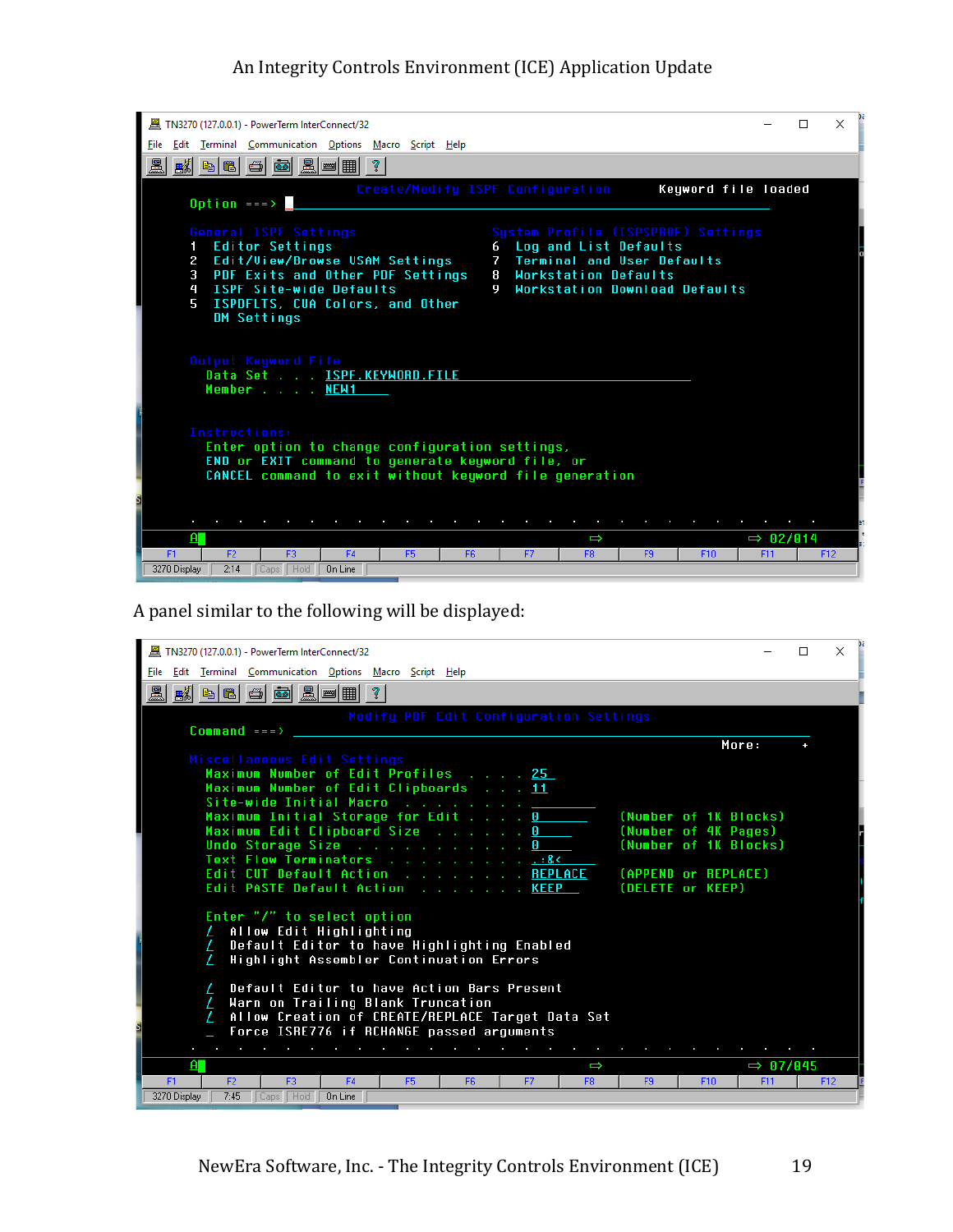Fill in the Site-wide Initial Macro field with:

#### NSIMLSTM

So that the panel now looks like:



And use the F3 function key. This will return the display to the main configuration panel as follows: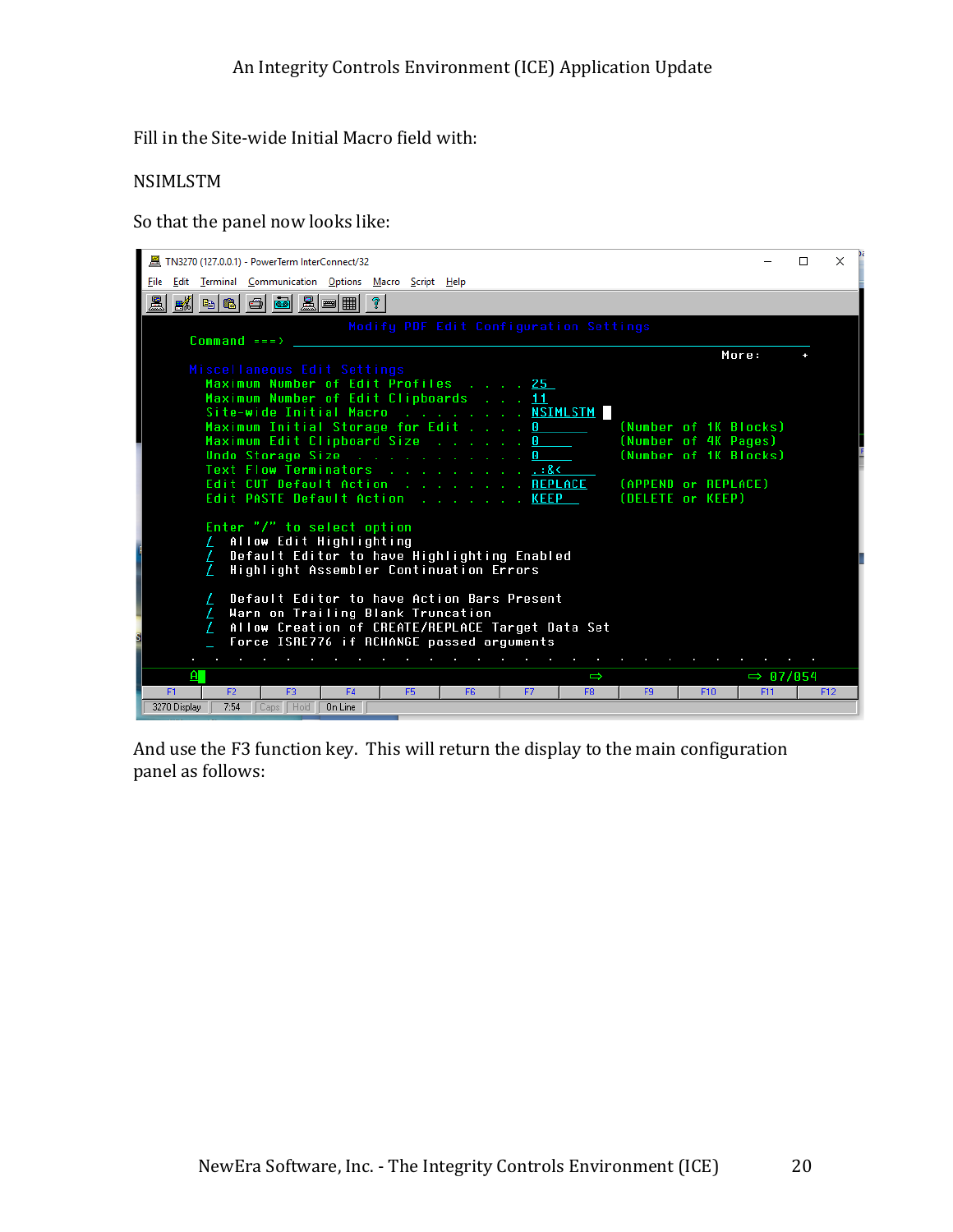#### An Integrity Controls Environment (ICE) Application Update



Now select option 3. The following pane should be displayed:

| 图 TN3270 (127.0.0.1) - PowerTerm InterConnect/32                                                   |       |                      | $\times$ |
|----------------------------------------------------------------------------------------------------|-------|----------------------|----------|
| Edit Terminal Communication Options Macro Script Help<br>File                                      |       |                      |          |
| <i>N</i> b (8 c c c <u>1</u> c <u>2</u> c iii ) ?                                                  |       |                      |          |
| Modify PDF Configuration Settings<br>$Commonand == >$                                              |       |                      |          |
|                                                                                                    | More: |                      |          |
| PDF Exits                                                                                          |       |                      |          |
| Data Set Allocation Program Exit <u>_______</u>                                                    |       |                      |          |
| Print Utility Program Exit <u>.</u>                                                                |       |                      |          |
| Print Utility Command Exit <u>.</u>                                                                |       |                      |          |
| Compress Program Exit <u>.</u>                                                                     |       |                      |          |
| Compress Command Exit <u>.</u><br>Data Set List Filter Program Exit <u>______</u>                  |       |                      |          |
| Member List Filter Program Exit <u>.</u>                                                           |       |                      |          |
| Data Set Name Change Program Exit _______                                                          |       |                      |          |
| Data Set List Line Command Program Exit _______                                                    |       |                      |          |
| Activity Monitoring Program Exit <u>______</u>                                                     |       |                      |          |
| Member List Line Command Program Exit <u>Incomena</u>                                              |       |                      |          |
| Member List Line Command Command Exit                                                              |       |                      |          |
| PDF Data Set Characteristics                                                                       |       |                      |          |
| Outlist Utilitu<br>SuperC Block Sizes                                                              |       |                      |          |
| Record Length 133<br>List Data Set 0                                                               |       |                      |          |
| Block Size 13566<br>Update Data Set 0                                                              |       |                      |          |
| Primary Blocks 200<br>Profile Data Set                                                             |       |                      |          |
|                                                                                                    |       |                      |          |
| $\mathbf{a}$ .<br>$\Rightarrow$                                                                    |       | $\Rightarrow$ 16/049 |          |
| F2<br>F3<br>F4<br>F1<br>F <sub>5</sub><br>F <sub>6</sub><br>F7<br>F <sub>8</sub><br>F <sub>9</sub> | F10   | F11                  | F12      |
| On Line<br>3270 Display<br>16:49<br>Caps Hold                                                      |       |                      |          |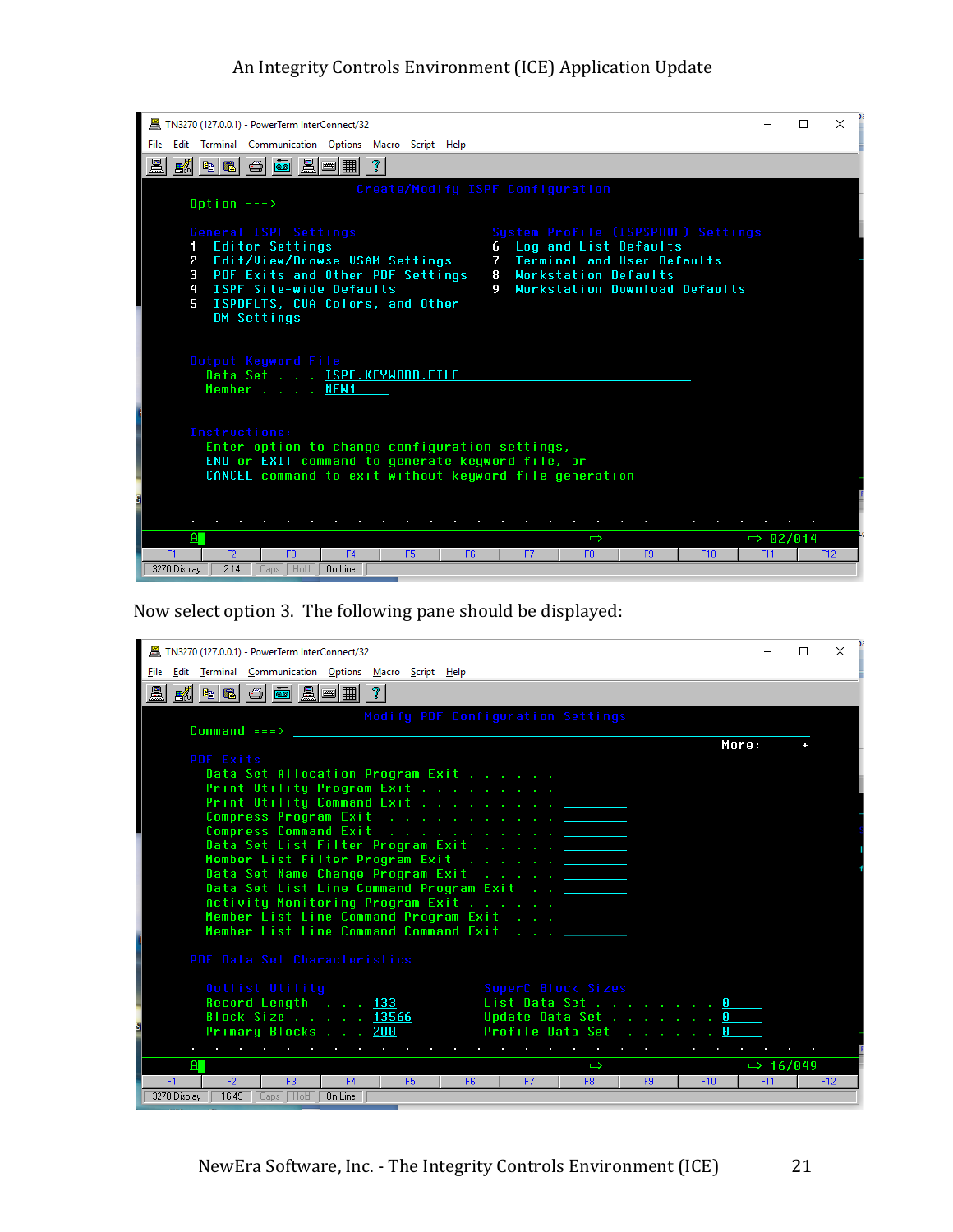Fill in the Data Set List Line Command Program Exit with NSWDLCX; fill in the Activity Monitoring Program Exit with NSWDUSX; fill in the Member List Line Command Exit with NSIMLSTD so that the panel now looks like this:



And use the F3 function key twice. This will take you to an ISPF edit display and in that data, you should see the following information:

| DATA SET LIST LINE COMMAND PROGRAM EXIT | = NSWDLCX    |
|-----------------------------------------|--------------|
| ACTIVITY MONITORING PROGRAM EXIT        | $=$ NSWDUSX  |
| MEMBER LIST LINE COMMAND COMMAND EXIT   | $=$ NSTMLSTD |
| SITE WIDE INITIAL MACRO                 | $=$ NSTMLSTM |

Use the F3 function key. The following panel will now be displayed: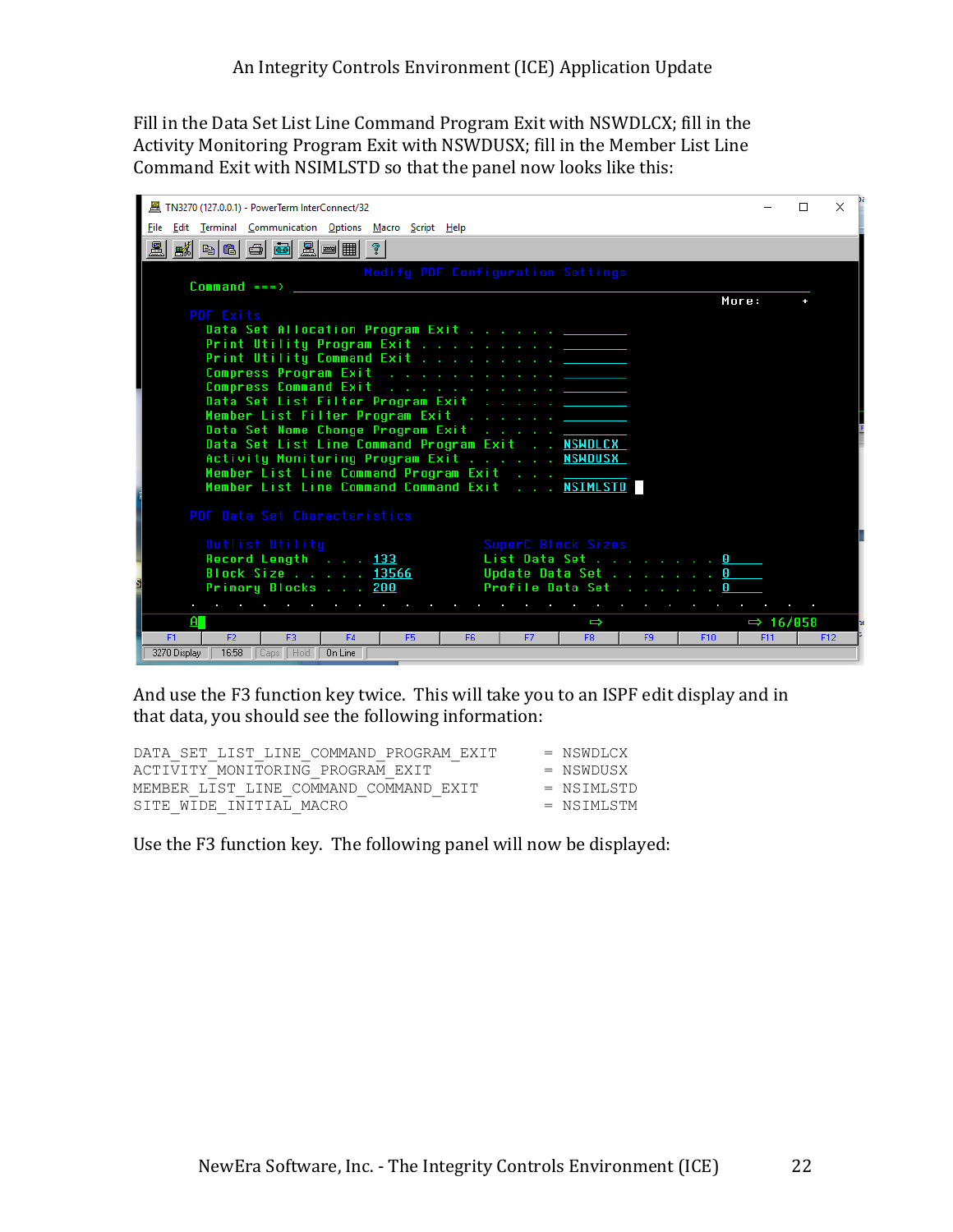#### An Integrity Controls Environment (ICE) Application Update



Select option 4. The following panel will be displayed:

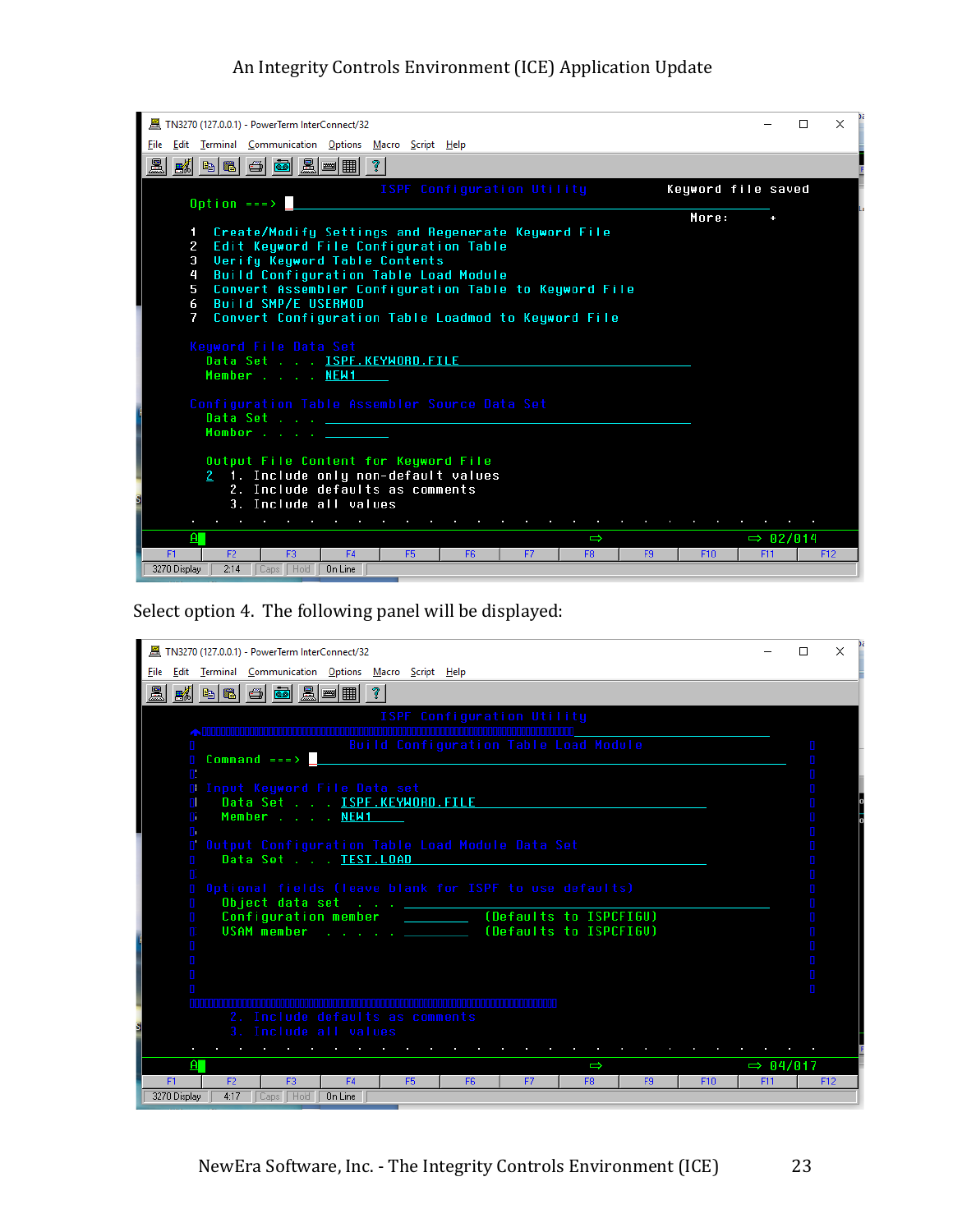Choose a Data Set name for the Output Configuration Table Load Module Data Set. In the panel displayed above, the chosen dataset name is 'tsoprfx.TEST.LOAD'. After entering the F3 function key, member ISPCFIGU will be generated in the specified load module data set.

To make these new ISPF configuration options are available to an active TSO session, ensure that the generated ISPCFIGU load module is available in the system linklist, or more appropriately, in the STEPLIB or ISPLLIB dataset concatenations of a TSO logon proc.

For use in The Control Editor environment, the ISPCFIGU member is probably best located in both the Image FOCUS load library dataset Image FOCUS CETSO Load library. Following this, the recommended approach, ensures that support for the intercept is available both within the Integrity Controls Environment(ICE) and native TSO/ISPF.